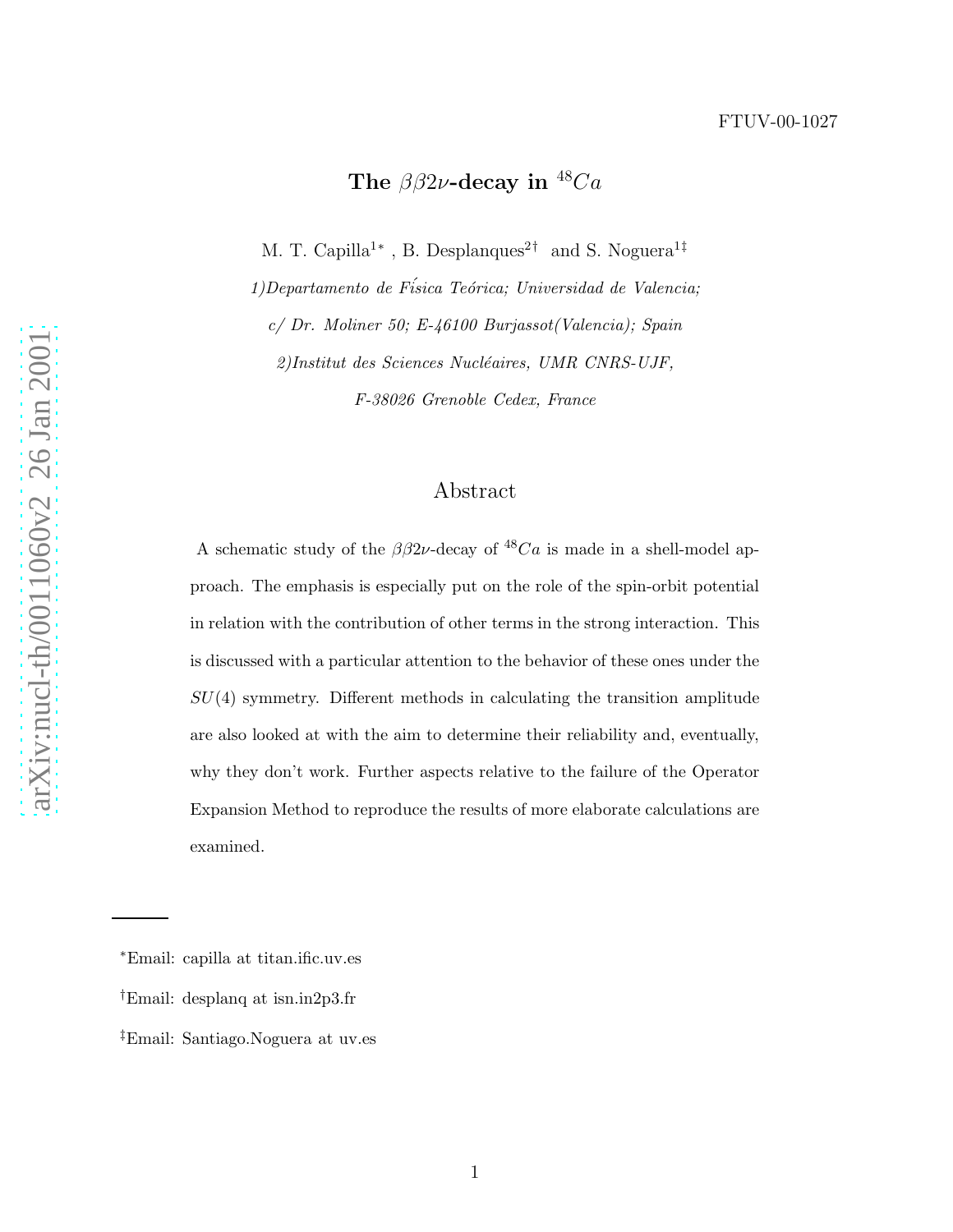### I. INTRODUCTION

The importance of the double beta decay process is well recognized. First, the neutrinoless mode, yet unobserved, is of fundamental interest, as it will be a signal for neutrino mass and lepton number non-conservation. Second, the double beta decay with two-neutrino emission  $(\beta \beta 2\nu)$ , allowed in the standard model, is a very rare process which has not been experimentally observed until 1987, in the decay of  ${}^{82}Se$  studied by Elliot et al. [\[1](#page-20-0)]. Subsequent results in other nuclei were obtained by other groups (see [\[2](#page-20-0)] for a recent review of the experimental situation). Recently Balysh et al.[[3](#page-20-0)] have measured the double beta decay half-life of  $48Ca$ . This nucleus is the lightest one for which such a measurement is feasible.

Onthe theoretical side (see [[4,5\]](#page-20-0) for a recent review) the  $\beta\beta 2\nu$ -decay which, at the beginning, was a well defined process in the standard model, has revealed as a real challenge for nuclear model practitioners. There are two reasons to this situation. On the one hand, the decay mode is highly suppressed and sensitively depends on poorly determined parts of the nuclear interaction. On the other, it is a second order process, which implies a summation on intermediate, and not always well determined, states. Thus, even if it is not a process involving new fundamental physics, the  $\beta\beta 2\nu$ -decay is related to a new type of nuclear matrix element. This one incorporates information on the wave functions that is not given by other standard observables.

The difficulties in the calculation of the  $\beta\beta 2\nu$ -decay have been expressed in several different but related ways in the literature:

- In QRPA calculations, it has been related to the extreme sensitivity of the transition matrix element to the so-called  $g_{pp}$  parameter, which governs the pn-excitations [\[6](#page-20-0)–[8\]](#page-20-0).
- In the  $SU(4)$  language, it has been connected to poor determination of the nuclear force in the  $L = 0, S = 1, T = 0 (J = 1 + T = 0)$  channel [\[9,8](#page-20-0)]. At the same time, it was also observed in this scheme that strong truncation of the model basis can produce undesirable contributions to the transition matrix element.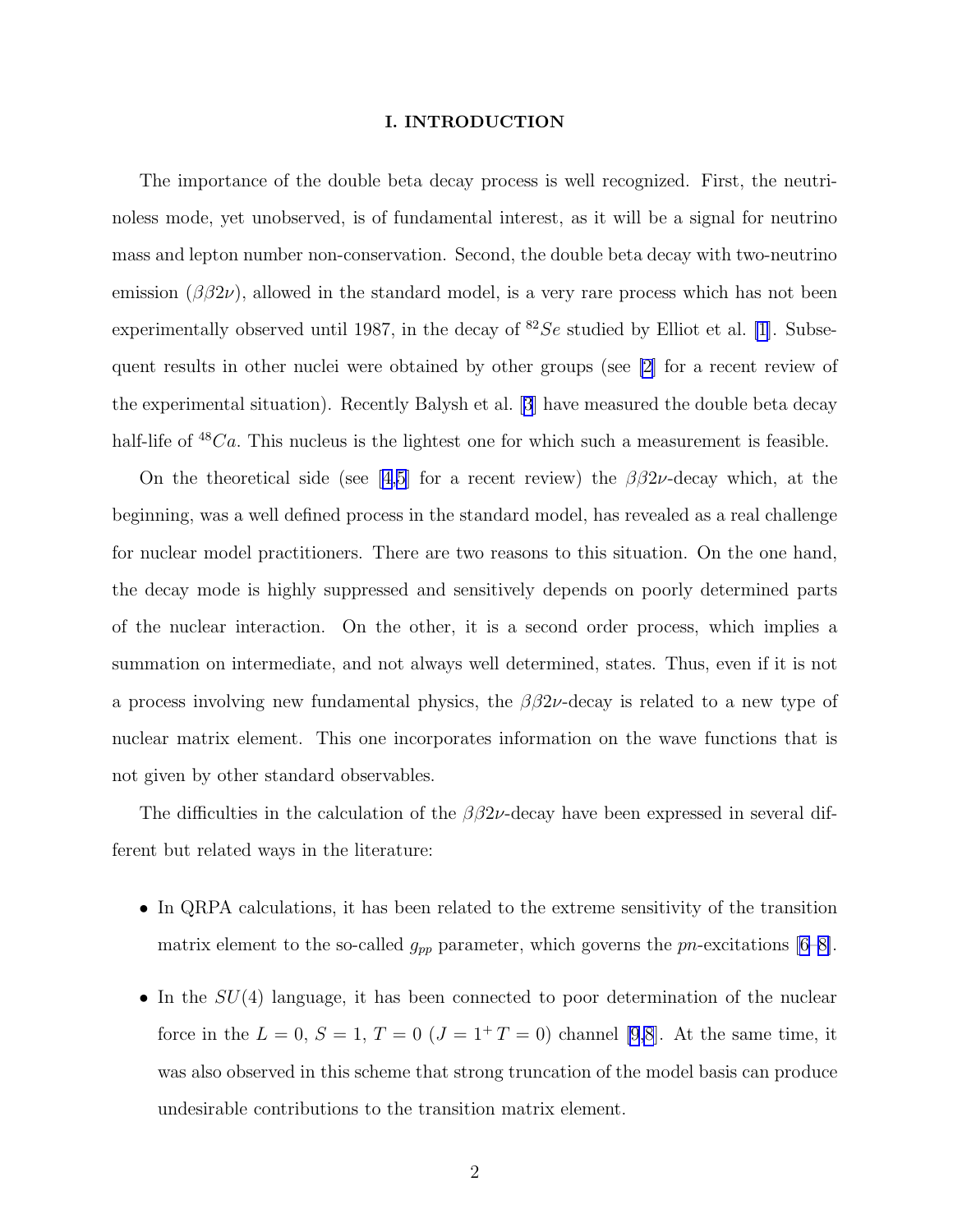• It has been also connected to the bad description of the  $\beta^+$  decays, which processes havebeen used to fit the unknown parts of the nuclear force [[7\]](#page-20-0).

In order to avoid some of the previous uncertainties, an alternative approach has been proposed, the Operator Expansion Method (OEM) [\[10](#page-20-0)–[12\]](#page-20-0).

In the present paper, we will focus our attention on the role of different parts of the nuclear force in the  $\beta\beta 2\nu$ -decay as well as on different methods used in the literature to describe this process. For that purpose, the simplest nuclear transition to be studied is the  $\beta\beta2\nu$ -decay in <sup>48</sup>Ca, that offers a double advantage. There exist both a sensitive experimental value  $(T_{1/2}^{2\nu} = (4.3^{+2.4}_{-1.1})$  $^{+2.4}_{-1.1}$  [*Stat*]  $\pm 1.4$  [*Syst*] $) \times 10^{19}$  y [[3](#page-20-0)] $)$  and an elaborate shell model calculation [\[13\]](#page-20-0), which is the natural calculation scheme for this nucleus. While doing these studies, we will have in mind a long standing problem. Different calculations were approximately leading to the same decay rate whereas the intrinsic sign of the transition matrix element was not the same[[14\]](#page-20-0), requiring some clarification. With this respect, we will in particular show how higher order effects in the  $SU(4)$  symmetry breaking interaction modify previous estimates. On the other hand, a critical study of the OEM approach has been done in[[15\]](#page-20-0). Based on an analysis of the  $SU(4)$  symmetry breaking effects, other features of the OEM have been revealed, which deserve discussion. Our work is therefore concerned more with the role of various approximations than with a realistic calculation of the process. We will use an analytical force to achieve this objective. This allows us to easily compare various methods of calculation and to switch on and off the different parts of the interaction.

The plan of the paper is as follows. We remind in the second section expressions for the standard transition operator and that one obtained in the OEM approach. In section 3, we introduce in the OEM expression the Coulomb splitting effect and make a comparison of the corresponding result with the transition operator derived independently at the first order in the  $SU(4)$  symmetry breaking interaction. The effective NN interaction that we will use for our study is specified in section 4. The fifth section is devoted to a presentation of our results together with a discussion.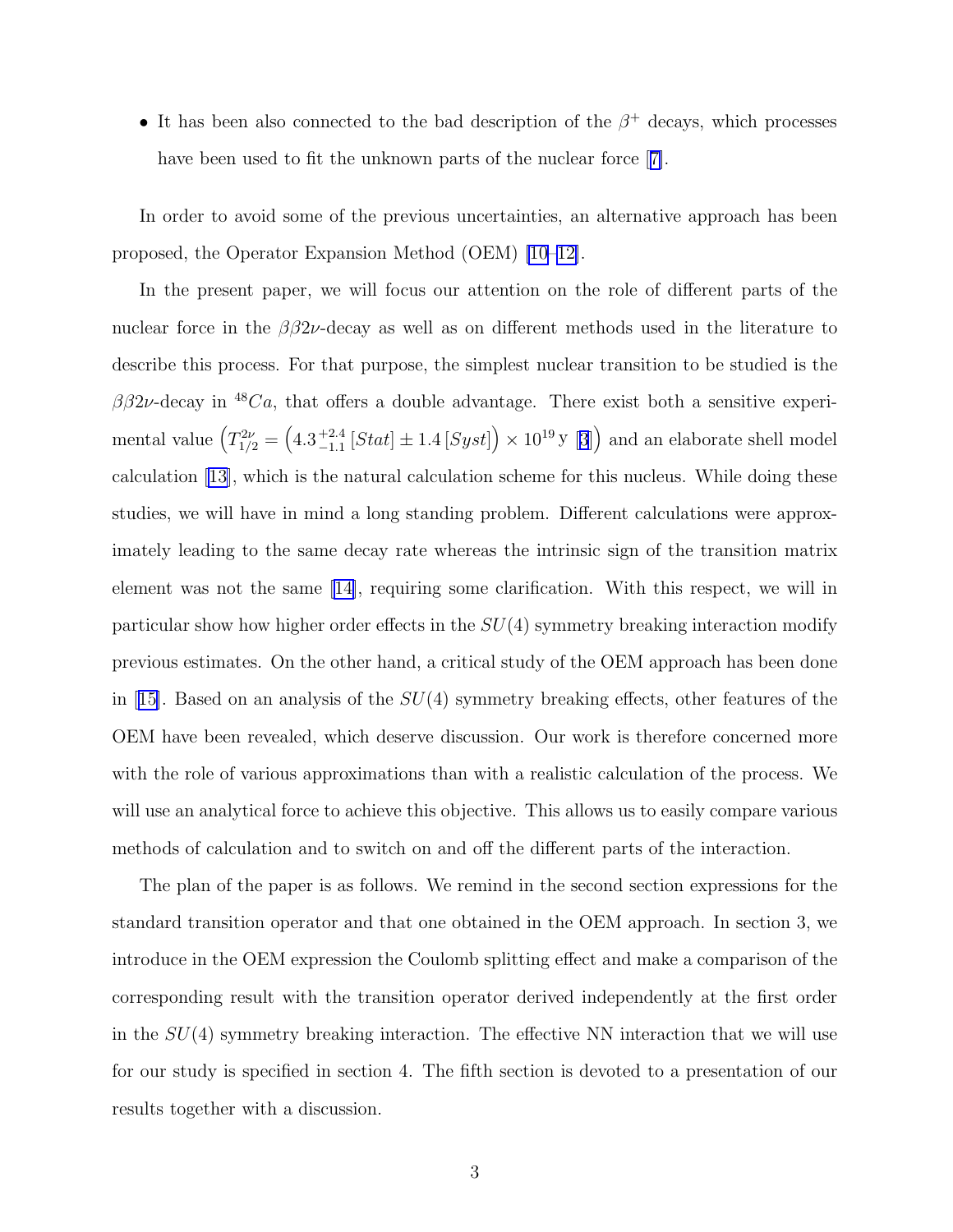### <span id="page-3-0"></span>II. THE ββ2ν-DECAY: DESCRIPTION OF THE TRANSITION OPERATOR

The  $\beta\beta 2\nu$ -decay is allowed in the Standard Model. In this process, two neutrons decay to two protons with the emission of two electrons and two neutrinos. The Lagrangian responsible for that process is the standard Fermi one. Under the usual assumptions (the impulse approximation is assumed, the lepton energies are replaced by their average values and non-conservation of isospin is discarded), we obtain that the life time is expressed by

$$
\left[T_{1/2}^{\beta\beta 2\nu}\right]^{-1} = G_{2\nu} \left|M_{\mathcal{GI}}\right|^2,\tag{1}
$$

where  $G_{2\nu}$ , which can be found in [\[4](#page-20-0),[16](#page-20-0)], contains all the leptonic part and the integral on the phase space. The nuclear information is included in the nuclear matrix element

$$
M_{\mathcal{GT}} = \frac{i}{2} \int_0^\infty dt \, e^{i\Delta t} < 0_f^+ \left[ \left[ e^{iHt} \vec{A} e^{-iHt}, \vec{A} \right] \left| 0_i^+ > \right. \right] \tag{2}
$$

with  $\vec{A} = \sum \vec{\sigma}_i \tau_i^+$ , the Gamow-Teller operator, and  $\Delta = \frac{1}{2} (E_i - E_f)$ .

Methods for evaluating the  $\beta\beta 2\nu$ -decays differ in the approximations made in order to calculate (2). What we will call the standard method consists to insert a complete set of intermediate states in the commutator (2). This allows one to perform the time integral and we obtain

$$
M_{\mathcal{GT}}^{St} = \sum_{n} \frac{1}{2} \frac{1}{2} \frac{|\vec{A}| \cdot 1 + 1}{E_n - \frac{1}{2} \cdot (E_i + E_f)}.
$$
\n(3)

Theoretically this method is exact, but in practical calculations some limitation occurs. Estimating the matrix element given by Eq. (3) implies to consider all the intermediate states contributing to the sum. Thus, the method could not be the most interesting one if the intermediate states or their energies cannot be well determined and if cancellations between different contributions are present. As we will explain later, the approximated SU (4) symmetry of the nuclear forces tells us that such cancellations must be present in (3), leading to uncertainties in employing this method of calculation.

On the other hand, in general, nuclei which undergo double beta decay are open shell nuclei and the usual formalism for describing them is the QRPA. In that case, there are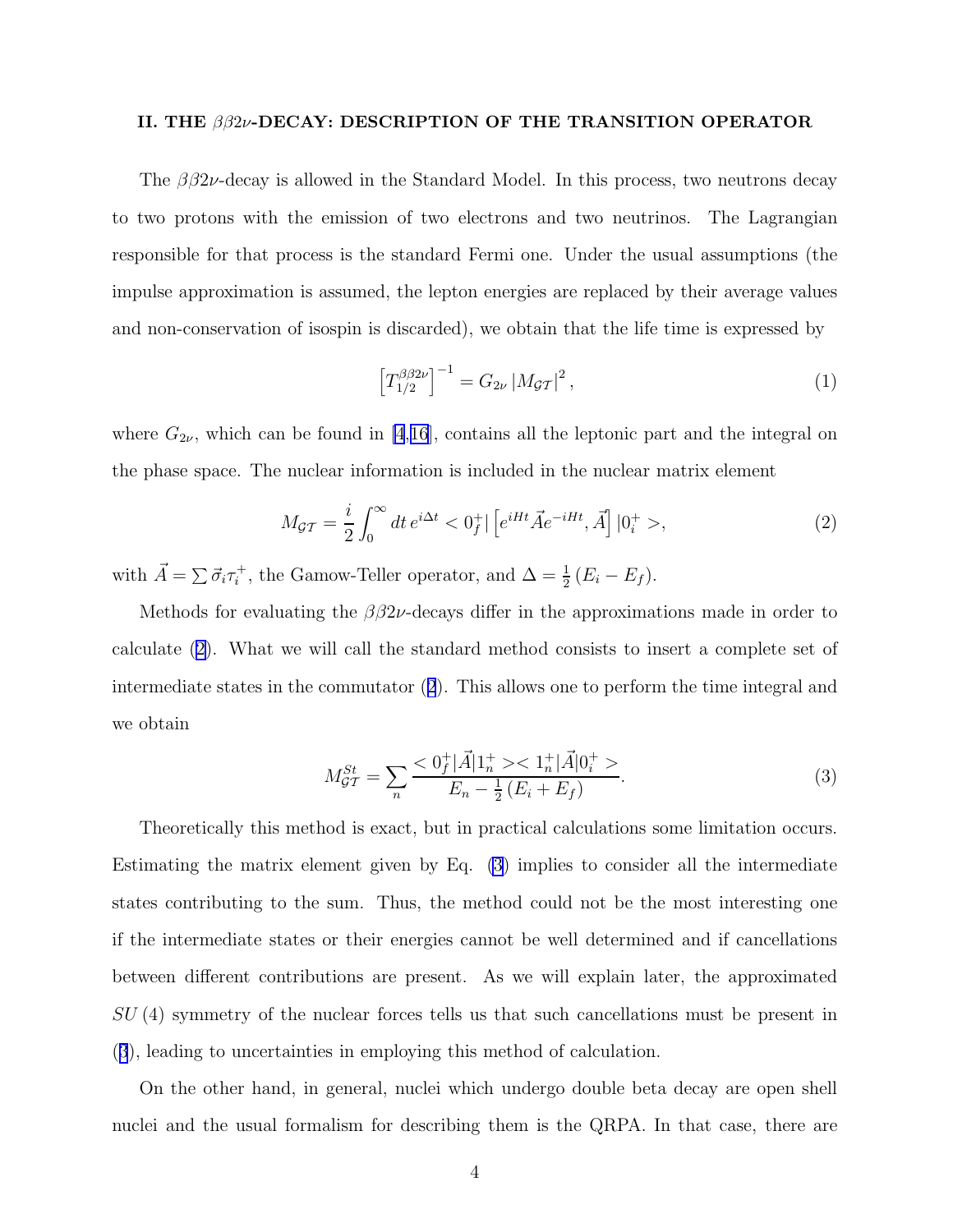<span id="page-4-0"></span>new difficulties in the evaluation of the  $M_{\mathcal{GT}}^{St}$  amplitude due to the fact that the QRPA is near the collapse for the physical values of the so-called  $g_{pp}$  parameter. Improvements of the QRPA, like full-QRPA, renormalized QRPA or full-RQRPA, can solve these problems but other ones arrive, like the violation of the Ikeda sum rule (see discussion in ref. [\[4,5](#page-20-0)], and seealso  $|17|$  $|17|$  $|17|$ ).

As mentioned in the introduction, the above difficulties have been a source of concern. An alternative approach to calculate directly the exponentials appearing in ([2\)](#page-3-0), the operator expansion method (OEM) [\[10–12\]](#page-20-0), has thus been proposed some years ago. This is impossible in a general manner and the main assumption made by the authors is to only retain twobody operators, which supposes that only the two nucleons involved in the transition are of special interest in the calculation. This is like a spectator approximation in the sense that all the nucleons not involved in the  $\beta\beta$  transition don't contribute to the process. On the other hand, the interaction between the two active nucleons is included to all orders, neglecting some parts as we will explain later. A diagrammatic view of this approach is shown in Fig. [1a](#page-24-0).

In the simplest approximation, the kinetic energy term, the spin-orbit and the tensor potentials are neglected in the Hamiltonian  $H$  appearing in  $(2)$ . Under these assumptions, only the central part of the potential contributes. Starting from its expression written as follows

$$
H \approx V_c = \sum_{i>j} \left[ v_o \left( r \right) + v_\tau \left( r \right) \vec{\tau}_i \cdot \vec{\tau}_j + v_\sigma \left( r \right) \vec{\sigma}_i \cdot \vec{\sigma}_j + v_{\sigma \tau} \left( r \right) \vec{\tau}_i \cdot \vec{\tau}_j \vec{\sigma}_i \cdot \vec{\sigma}_j \right] , \tag{4}
$$

the  $\beta\beta 2\nu$ -transition amplitude in the OEM approach, first derived by Simkovic et al. [\[10](#page-20-0)] and Ching et al. [\[11](#page-20-0)], can be expressed as

$$
M_{\mathcal{GT}}^{OEM} = \langle 0_f^+ | \sum_{i > j} \mathcal{M}_{i,j} \tau_i^+ \tau_j^+ | 0_i^+ > , \tag{5}
$$

with

$$
\mathcal{M}_{ij} = \frac{24 \left[v_{\sigma} \left(r\right) - v_{\tau} \left(r\right)\right]}{\Delta^2 - 16 \left[v_{\sigma} \left(r\right) - v_{\tau} \left(r\right)\right]^2} \Omega_0 \left(i j\right) + \frac{8 \left[2 v_{\sigma \tau} \left(r\right) - v_{\sigma} \left(r\right) - v_{\tau} \left(r\right)\right]}{\Delta^2 - 16 \left[2 v_{\sigma \tau} \left(r\right) - v_{\sigma} \left(r\right) - v_{\tau} \left(r\right)\right]^2} \Omega_1 \left(i j\right),\tag{6}
$$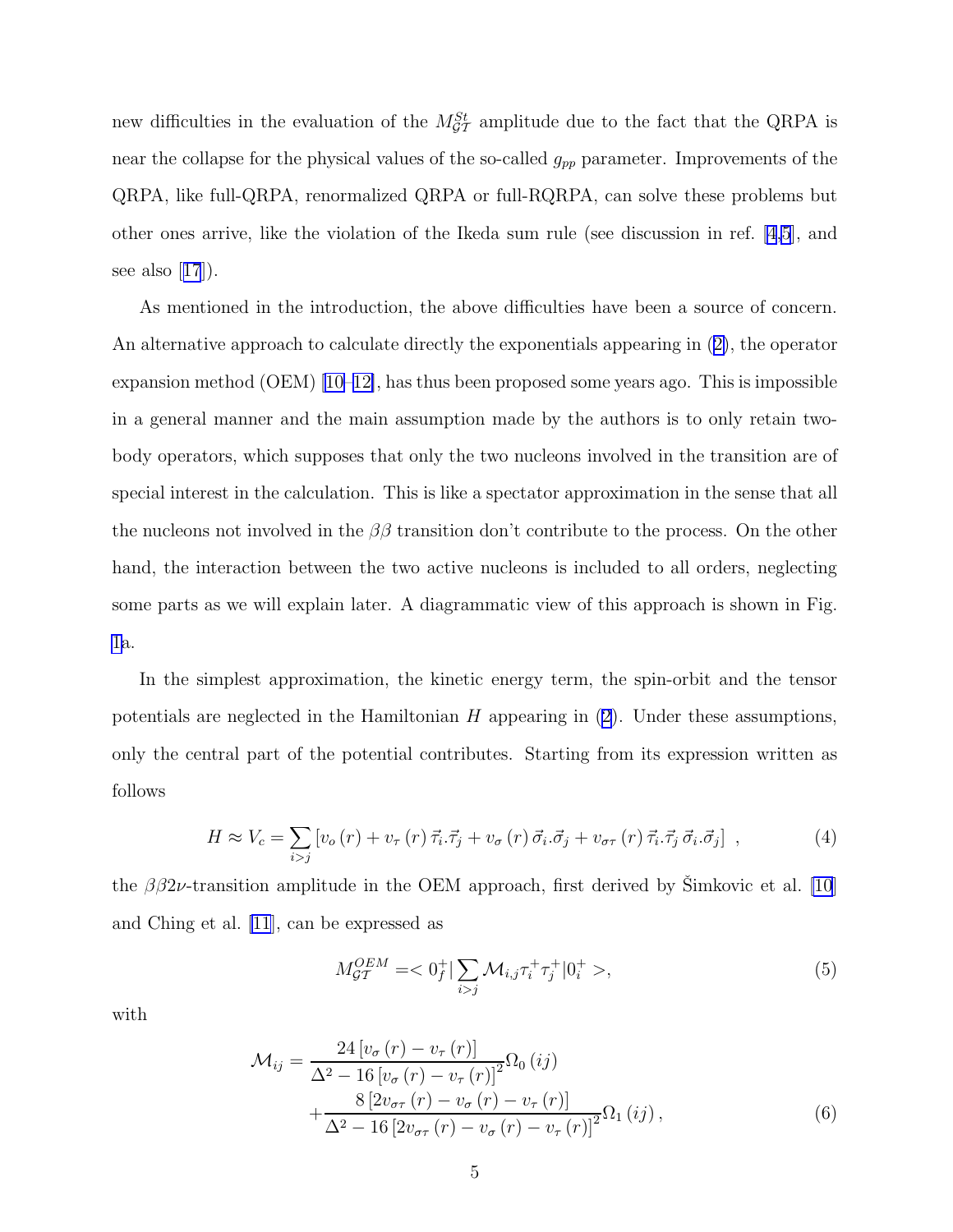<span id="page-5-0"></span>where  $\Omega_{0,1}$  represents the projector operator on spin 0 and 1 subspaces.

The Gamow-Teller operator is a  $SU(4)$  generator. Then, from equation [\(2](#page-3-0)), we observe that  $M_{\mathcal{GT}}$  will be zero if the Hamiltonian were  $SU(4)$  invariant (we discard transitions between members of the same  $SU(4)$  multiplets). This result is not obvious from [\(3](#page-3-0)) where, in the general case, each intermediate state could give a non-zero contribution, the zero being obtained after summation over all intermediate states. Usual nuclear potentials are not so far from the  $SU(4)$  symmetry, then we must expect cancellations in the summation present in ([3\)](#page-3-0). From this point of view, expression ([6\)](#page-4-0) is more transparent, because the condition over the central force to be  $SU(4)$  symmetric is just  $v_{\sigma}(r) = v_{\tau}(r) = v_{\sigma\tau}(r)$ . Notice that in a particular case, actually close to most realistic transitions, the vanishing of the matrix element would result from the fact that the operator  $\vec{A}$  in Eq. ([3\)](#page-3-0) acting on the final state gives zero.

#### III. OEM AND SU(4) APPROXIMATION

We can improve the OEM model, Eq. [\(6](#page-4-0)), by incorporating the contribution of the Coulomb interaction and then make a comparison of the expression so obtained with that one derived in the first order  $SU(4)$  symmetry breaking approximation.

The Coulomb interaction is an important ingredient of the spectroscopy of mediumheavy nuclei involving different charges as it provides a few MeV shifts, which compare to the energy splittings produced by the strong interaction itself. For our purpose, we added to this interaction,  $H_s$ , a constant term proportional to the third component of the total isospin of the nucleus

$$
H = H_s + \Delta_c T_3. \tag{7}
$$

The above Coulomb force can be easily included in the operator appearing in ([5](#page-4-0)). Using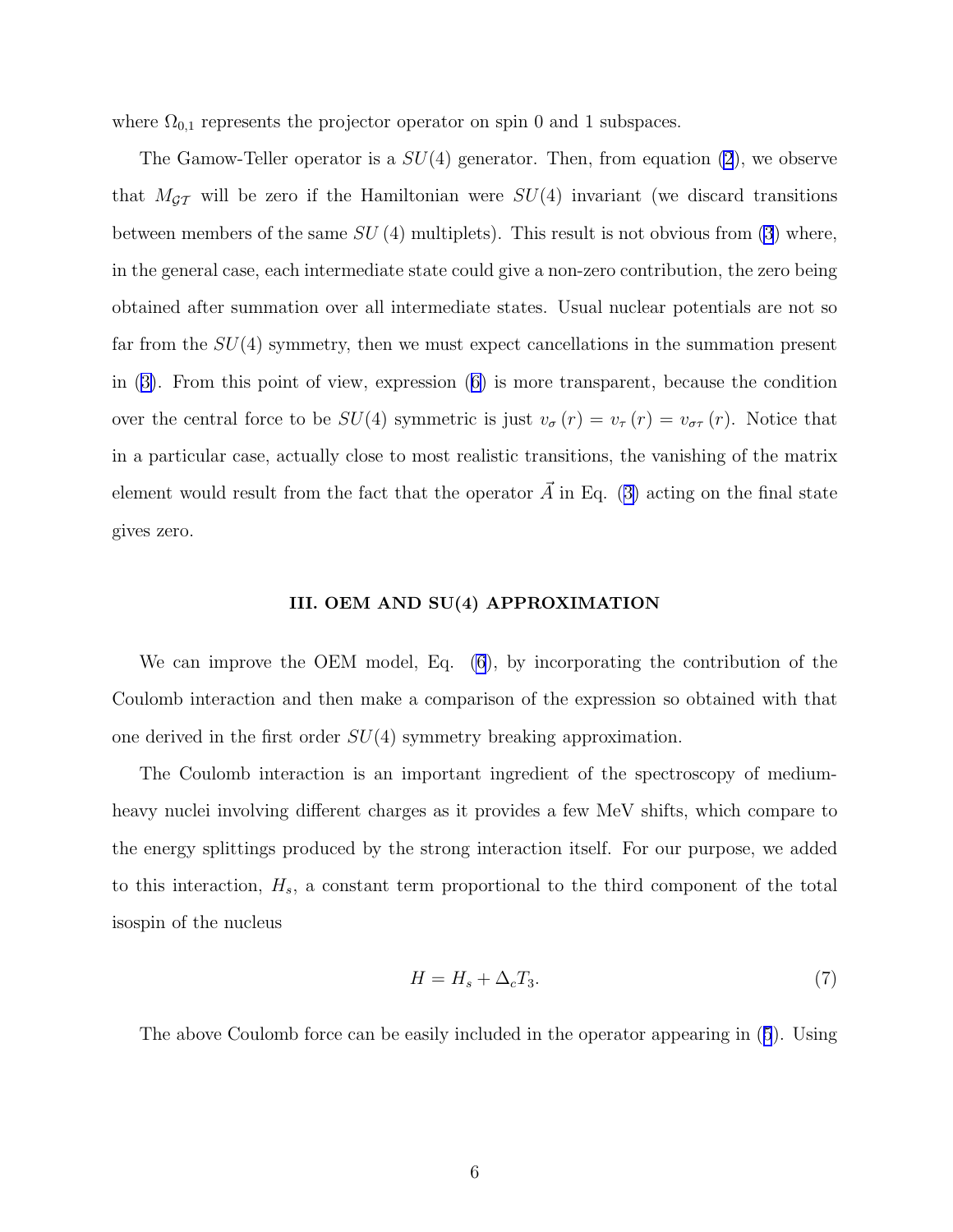that  $[T_3, \vec{A}] = \vec{A}$ , we obtain the modification of [\(6\)](#page-4-0) into

$$
\mathcal{M}_{ij} = \frac{24 \left[v_{\sigma} \left(r\right) - v_{\tau} \left(r\right)\right]}{\left(\Delta + \Delta_c\right)^2 - 16 \left[v_{\sigma} \left(r\right) - v_{\tau} \left(r\right)\right]^2} \Omega_0 \left(ij\right) + \frac{8 \left[2v_{\sigma\tau} \left(r\right) - v_{\sigma} \left(r\right) - v_{\tau} \left(r\right)\right]}{\left(\Delta + \Delta_c\right)^2 - 16 \left[2v_{\sigma\tau} \left(r\right) - v_{\sigma} \left(r\right) - v_{\tau} \left(r\right)\right]^2} \Omega_1 \left(ij\right).
$$
\n(8)

From the definition of  $\Delta$  and ([6\)](#page-4-0), we have the relation,  $\Delta + \Delta_c = \frac{1}{2}$ 2  $(E_i^s - E_f^s)$ , where  $E_i^s$  is the strong interaction contribution to the energy of the state.

As we said before, the nuclear forces are not far from the  $SU(4)$  symmetry and, if that symmetry were exact, the double beta transition amplitude will be zero when it connects states belonging to different SU(4) multiplets. In order to look at the consistency of our results, it can be useful to study the first order correction of our expressions in the  $SU(4)$ breaking parts of the force. Let us write for that

$$
H = H_0 + H_1,\tag{9}
$$

where  $H_0(H_1)$  represents the  $SU(4)$  symmetric (breaking) part of the force. The hamiltonian  $H_0$  is a purely central force and has two terms in the spin-isospin space, one proportional to 1 and the other proportional to the Casimir of the  $SU(4)$  group,  $(\vec{\tau}_i \cdot \vec{\tau}_j + \vec{\sigma}_i \cdot \vec{\sigma}_j + \vec{\tau}_i \cdot \vec{\tau}_j \vec{\sigma}_i \cdot \vec{\sigma}_j)$ 

$$
H_0 = \sum_{i>j} \left[ v_\sigma(r) + \frac{1}{5} \left( v_\tau(r) + v_\sigma(r) + 3v_{\sigma\tau}(r) \right) \left( \vec{\tau}_i \cdot \vec{\tau}_j + \vec{\sigma}_i \cdot \vec{\sigma}_j + \vec{\tau}_i \cdot \vec{\tau}_j \vec{\sigma}_i \cdot \vec{\sigma}_j \right) \right]. \tag{10}
$$

The Hamiltonian,  $H_1$ , which is able to give a double beta transition at the first order in the  $SU(4)$  symmetry, involves two other combinations of the components appearing in the central force, Eq. [\(4](#page-4-0)),

$$
H_1 = \sum_{i>j} \left[ \frac{1}{2} \left( v_\tau \left( r \right) - v_\sigma \left( r \right) \right) \left( \vec{\tau}_i \cdot \vec{\tau}_j - \vec{\sigma}_i \cdot \vec{\sigma}_j \right) + \frac{3}{10} \left( v_\tau \left( r \right) + v_\sigma \left( r \right) - 2v_{\sigma \tau} \left( r \right) \right) \left( \vec{\tau}_i \cdot \vec{\tau}_j + \vec{\sigma}_i \cdot \vec{\sigma}_j - \frac{2}{3} \vec{\tau}_i \cdot \vec{\tau}_j \vec{\sigma}_i \cdot \vec{\sigma}_j \right) \right]. \tag{11}
$$

Starting with [\(2](#page-3-0)), we observe that there are two different situations. First, let us consider a nucleus with only two active nucleons. In that case it is obvious that  $[H_0, H_1] = 0$ , and the exponential of the Hamiltonian present in [\(2](#page-3-0)) can be splitted in two exponentials relative to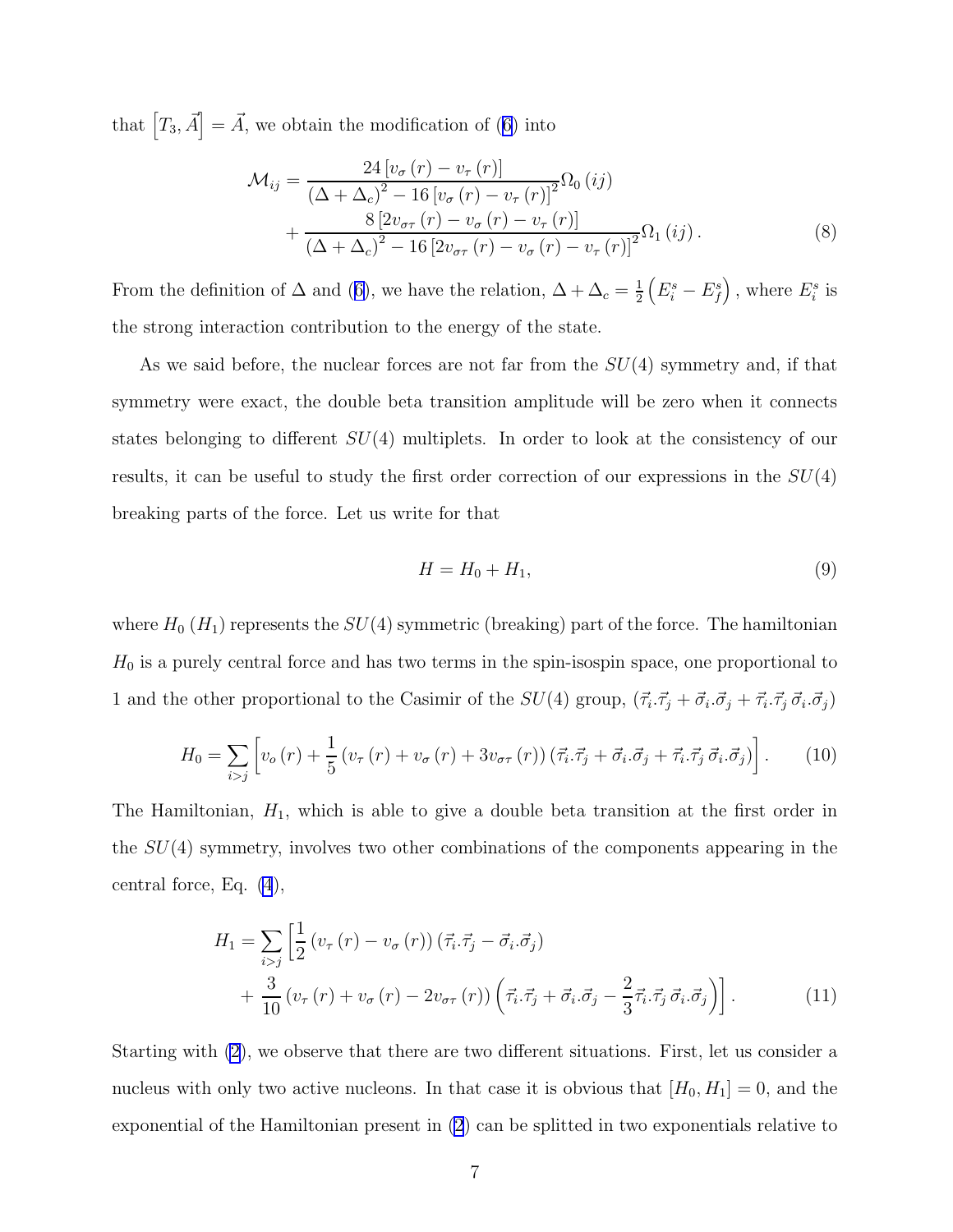<span id="page-7-0"></span> $H_0$  and  $H_1$  respectively. The first one, related to  $H_0$ , commutes with all the operators and can be ruled out. The second one, related to  $H_1$ , can be expanded to the first order in  $H_1$ and we obtain

$$
M_{\mathcal{GI}}^{(2neutrons)} = \frac{1}{2\left(\Delta + \Delta_c\right)^2} < 0_f^+ \left[ \left[ H_1, \vec{A} \right], \vec{A} \right] \left| 0_i^+ > . \right] \tag{12}
$$

Calculating explicitly these commutators, we get

$$
M_{\mathcal{GT}}^{(2neutrons)} = \frac{1}{\left(\Delta + \Delta_c\right)^2} < 0_f^+ \left| \sum_{i > j} \left\{ 24 \left[ v_\sigma \left( r \right) - v_\tau \left( r \right) \right] \Omega_0 \left( ij \right) \right.\right.
$$
\n
$$
+ 8 \left[ 2v_{\sigma\tau} \left( r \right) - v_\sigma \left( r \right) - v_\tau \left( r \right) \right] \Omega_1 \left( ij \right) \right\} \tau_i^+ \tau_j^+ \left| 0_i^+ > . \tag{13}
$$

This result agrees with the Coulomb corrected OEM expression, Eq. (8), when this one is expanded up to the first order in the  $SU(4)$  symmetry breaking.

Surprisingly, a different result is obtained when we consider a nucleus with more than two valence nucleons. In view of its importance for a comparison with the above OEM result, Eq. (8), we give here some detail on its derivation.

Beyond the two valence nucleon case,  $[H_0, H_1]$  doesn't vanish and from [\(2\)](#page-3-0) it can be shown that, up to first order in  $H_1$ ,

$$
M_{\mathcal{GT}}^{SU(4)} = \frac{i}{2} \int_0^\infty dt \, e^{i(\Delta + \Delta_c)t} \sum_{n=1}^\infty \frac{(it)^n}{n!} < 0_f^+ \left[ \underbrace{[H_0, \dots [H_0]}_{n-1} [[H_1, \vec{A}], \vec{A}]] \dots ] | 0_i^+ > . \right] \tag{14}
$$

In order to perform the sum present in Eq. (14), let us define an operator  $\mathcal{B} = \left[ \left[ H_1, \vec{A} \right], \vec{A} \right]$ and introduce an operator C solution of the equation  $\mathcal{B} = [H_0, C]$ . In terms of the C operator, (14) can be rewritten as

$$
M_{\mathcal{GT}}^{SU(4)} = \frac{i}{2} \int_0^\infty dt \, e^{i(\Delta + \Delta_c)t} \sum_{n=1}^\infty \frac{(it)^n}{n!} < 0_f^+ \left[ \underbrace{H_{0,\dots}[H_0}_{n}, \mathcal{C}]\dots \right] | 0_i^+ > \\ = \frac{i}{2} \int_0^\infty dt \, e^{i(\Delta + \Delta_c)t} < 0_f^+ \left[ e^{iH_0t} \mathcal{C} e^{-iH_0t} - \mathcal{C} \right] | 0_i^+ > \tag{15}
$$

$$
=\frac{1}{\Delta+\Delta_c} < 0_f^+|\mathcal{C}|0_i^+ > . \tag{16}
$$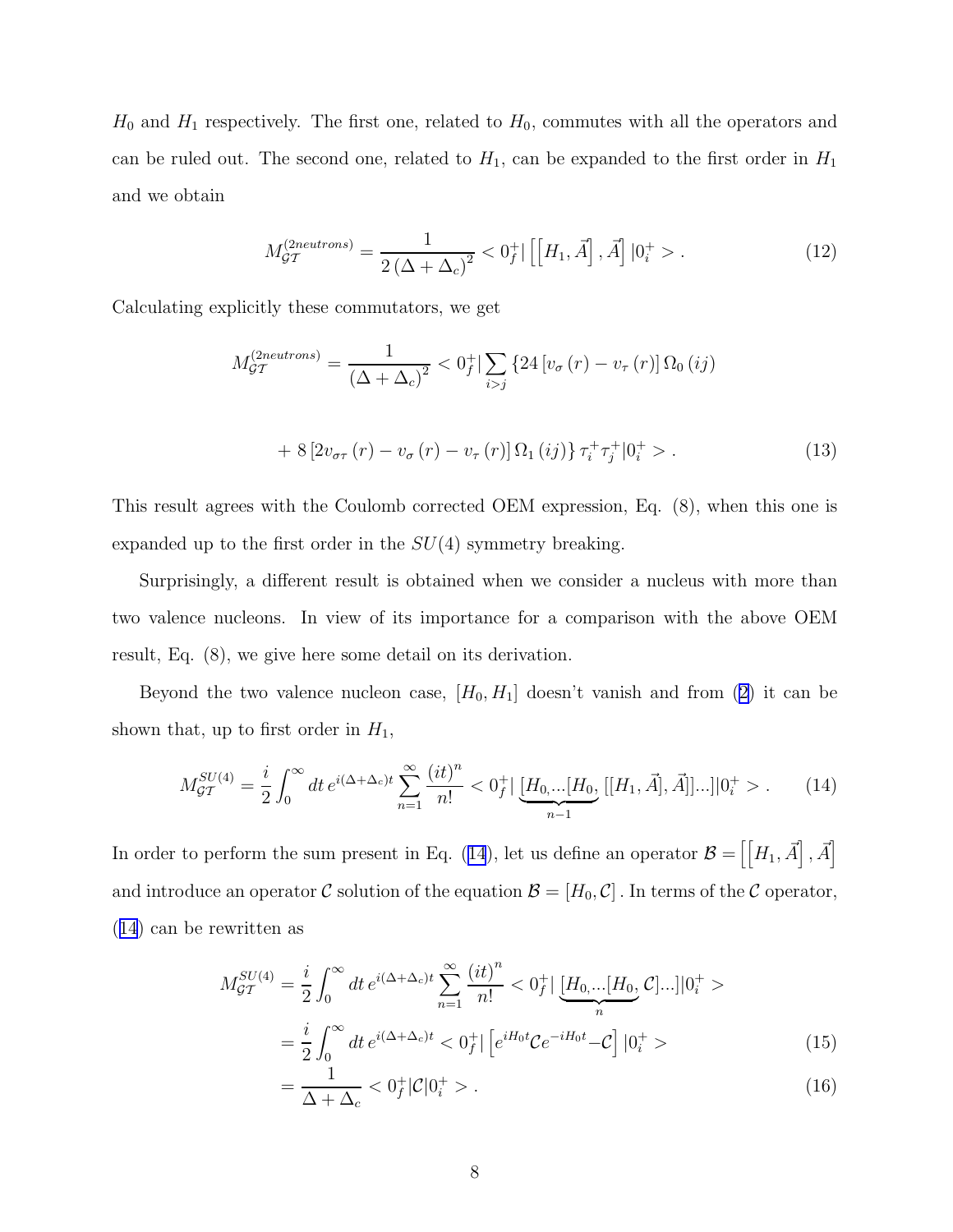<span id="page-8-0"></span>The solution of the equation  $\mathcal{B} = [H_0, C]$  is

$$
\mathcal{C} = -i \lim_{\varepsilon \to 0} \int_0^\infty dq \, e^{iH_0 q} \mathcal{B} \, e^{-iH_0 q} \, e^{-\varepsilon q} . \tag{17}
$$

Performing this last integration and using the explicit expression of  $\mathcal{B}$ , we obtain:

$$
M_{\mathcal{GI}}^{SU(4)} = -\frac{1}{2\left(\Delta + \Delta_c\right)^2} < 0_f^+ \left[ \left[ H_1, \vec{A} \right], \vec{A} \right] \left| 0_i^+ > . \right] \tag{18}
$$

This equation can also be obtained from [\(3](#page-3-0)). To do that, we must realize that up to first order in the  $H_1$  Hamiltonian, the double beta decay implies a transition between different  $SU(4)$  multiplet states. In the case of interest here, it involves the state  $|[4,4] \, T=4, S=0 \rangle$ associated with the  ${}^{48}Ca$  ground state and the state  $|[2,2]\,T=2, S=0\rangle$  related to the  ${}^{48}Ti$ [\[9](#page-20-0)]. Then, there is only one intermediate state contributing to the amplitude, which is the Gamow-Teller resonance of the initial state (with an energy  $E_n = E_i + \Delta_c$ ):

$$
M_{\mathcal{GT}}^{SU(4)} = \sum_{n} \frac{<0_f^+ |\vec{A}| 1_n^+ > <1_n^+ |\vec{A}| 0_i^+ >}{(E_i + \Delta_c) - \frac{1}{2} (E_i + E_f)} = \frac{1}{(\Delta + \Delta_c)} <0_f^+ |\vec{A} \cdot \vec{A}| 0_i^+ >,
$$
(19)

and  $H_1$  appears in the mixing in the final nucleus between the two  $SU(4)$  representations

$$
|0_f^+ \rangle = |0_f^+ \rangle_0 + \sum_r \frac{1}{(E_f - E_r)}|0_r^+ \rangle_0 \quad \text{or} \quad 0_r^+|H_1|0_f^+ \rangle_0,\tag{20}
$$

where  $|0_f^+|>0$  is the pure  $SU(4)$  final state. When we introduce (20) in (19), only states  $|0_r^+|>0$  belonging to the same  $SU(4)$  supermultiplet as  $|0_i^+|>$   $(= |0_i^+|>0)$  can give non-zero contribution and the energies of these states are  $E_r = E_i + 2\Delta_c$ . Then we obtain

$$
M_{\mathcal{GT}}^{SU(4)} = \frac{1}{(\Delta + \Delta_c)} \sum_r \frac{1}{(E_f - E_r)} \quad \text{or} \quad 0_f^+ |H_1| 0_r^+ >_0 \quad \text{or} \quad 0_r^+ | \vec{A} . \vec{A} | 0_i^+ >_0
$$
\n
$$
= -\frac{1}{2(\Delta + \Delta_c)^2} \quad \text{or} \quad 0_f^+ |H_1 \vec{A} . \vec{A} | 0_i^+ >_0 \,. \tag{21}
$$

This result is in agreement with Eq. (18) because the other terms present in the double commutator,  $\langle 0|_f^+$  $f \in [H_1, \vec{A}]$ ,  $\vec{A}$  |  $0_i^+ >$ , vanish in the  $SU(4)$  limit. The main point here is that this expression has a sign opposite to ([12\)](#page-7-0). This is due to the presence of many nucleons operators in the former expression, as we represent in Fig. [1b](#page-24-0), while the latter one only contains two-body operators with the consequence to provide the wrong sign in the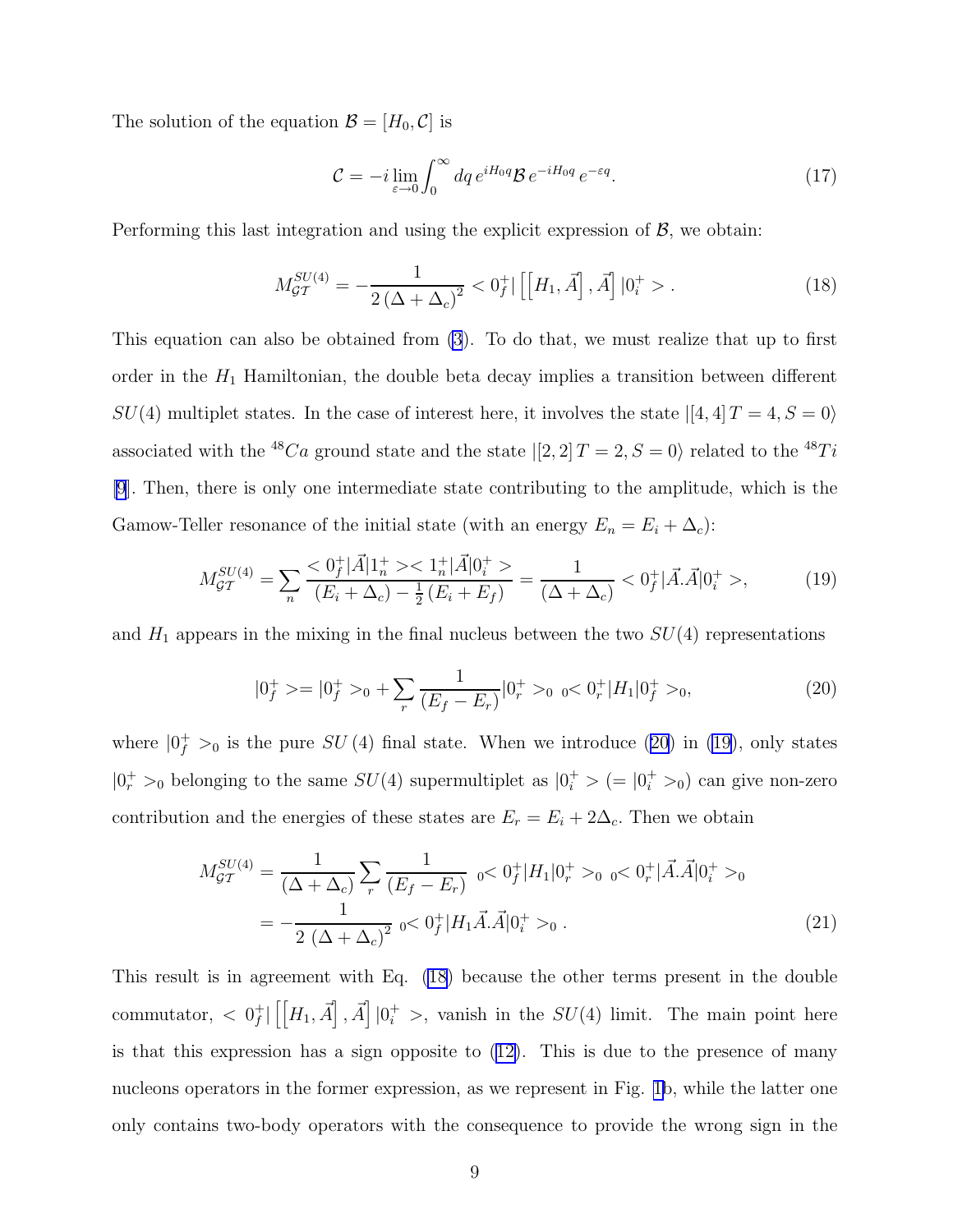first order SU(4) symmetry breaking limit. In particular, contributions due to pure Pauli antisymmetrization, as those depicted in Fig. [1c](#page-24-0), are not accounted for in the OEM.

More important, in the simplest case where the operator  $H_0$  in Eq. [\(14](#page-7-0)) can be approximated by the sum of the single particle energies, the different commutators appearing in this expression can be calculated. Their contributions, which form a non-convergent geometrical series, are given, up to a factor, by the sum

$$
\frac{1}{2}(1+2+4+8+\ldots)(\ldots),\tag{22}
$$

where the first term in the parentheses is that one retained by the OEM. To get these contributions, we used the relation,  $E_i^s - E_f^s = 2(\Delta + \Delta_c)$ . Formally, the above sum can be performed with the result

$$
\frac{1}{2} \frac{1}{1 - 2} (\dots) = -\frac{1}{2} (\dots). \tag{23}
$$

This is the result obtained from a direct calculation, Eq. ([18](#page-8-0)). It specifies in two ways the failure of the OEM demonstrated on a quantitative basis by Engel et al.[[15\]](#page-20-0). i) Among the contributions that are accounted for by the expression, Eq. [\(14\)](#page-7-0), it indicates which one is retained by the OEM. ii) The energy difference,  $E_i^s - E_f^s$ , implies the single particle energies of nucleons in the initial and final states. These ones involving the core particles, it makes it clear that the various commutators appearing in Eq. ([14](#page-7-0)) involve three and more body operators.

#### IV. THE EFFECTIVE NN POTENTIAL

As mentioned in the introduction, we are motivated in this paper by two different points. First, we want to study the contributions of the different pieces of the nuclear force to the  $\beta\beta 2\nu$ -decay. Second, we want to compare the two calculation methods presented in the previous section. We will focus on the double beta decay of  ${}^{48}Ca$  because it is a nucleus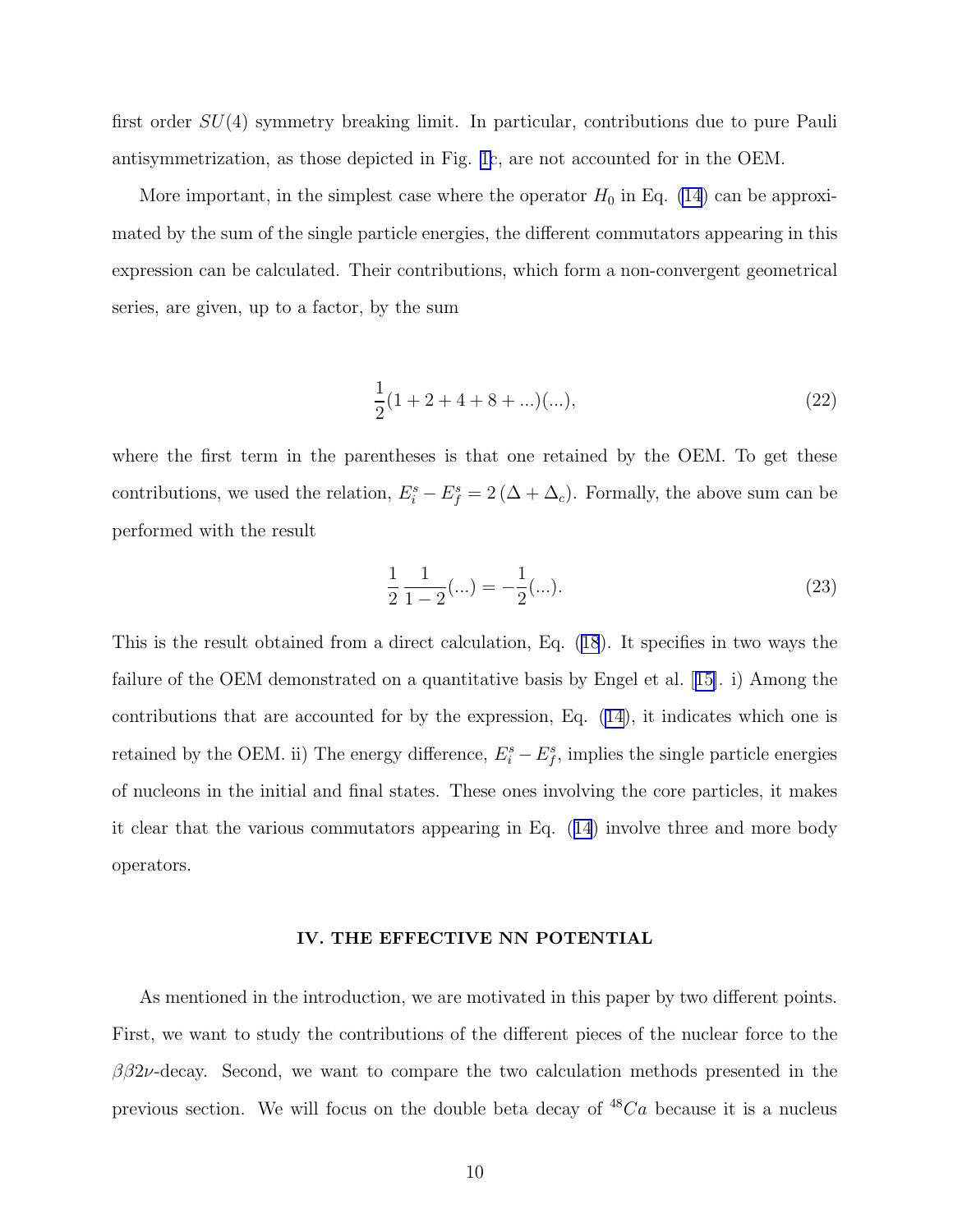which can be theoretically described in the nuclear shell model and we can do reliable calculations with both methods. To accomplish our objective, we use an analytical force which, therefore, could not be the best one but, as we will observe later on, the results are good enough to make it credible. In this way, we can easily connect and disconnect the different pieces of the force and calculate the matrix elements of the operators present in ([6](#page-4-0)). We have performed our calculations using the OXBASH code ( [\[18](#page-21-0)]).

The shell model space is the full fp shell with the single particle energies  $\epsilon_{f7/2} = 0$ ,  $\epsilon_{p_{3/2}} = 2.1 MeV$ ,  $\epsilon_{p_{1/2}} = 3.9 MeV$  and  $\epsilon_{f_{5/2}} = 6.5 MeV$ . We have used for our calculations the Bertsch-Hamamoto force[[19\]](#page-21-0). This force has a central part which in momentum space is given by:

$$
V_c(q) = \left(\frac{f}{m_\pi}\right)^2 \left[\frac{1}{3}\vec{\sigma}_1.\vec{\sigma}_2 \, \vec{\tau}_1.\vec{\tau}_2 \frac{m_\pi^2}{q^2 + m_\pi^2} + \left(a_a \Pi^{S=0} \Pi^{T=1} + b_a \Pi^{S=1} \Pi^{T=0}\right) \frac{m_a^2}{q^2 + m_a^2} + \left(a_b \Pi^{S=0} \Pi^{T=1} + b_b \Pi^{S=1} \Pi^{T=0}\right) \frac{m_b^2}{q^2 + m_b^2}\right],
$$
\n(24)

with  $f = 0.97$ ,  $m_{\pi}$  the pion mass,  $m_a = 2.5 \,\text{fm}^{-1}$ ,  $m_b = 4 \,\text{fm}^{-1}$ , and a tensor part

$$
V_T(q) = -\left(\frac{f}{m_\pi}\right)^2 \frac{1}{3} \left(3\vec{\sigma}_1 \cdot \vec{q} \cdot \vec{\sigma}_2 \cdot \vec{q} - \vec{\sigma}_1 \cdot \vec{\sigma}_2 q^2\right) \times \left[\vec{\tau}_1 \cdot \vec{\tau}_2 \left(\frac{1}{q^2 + m_\pi^2} - \frac{t_1}{q^2 + m_a^2}\right) - \frac{t_0}{q^2 + m_a^2}\right].
$$
\n(25)

Bertsch and Hamamoto (B.H.) fitted the parameters of the force in order to reproduce Reid soft-core G matrix elements and used this force to estimate the Gamow-Teller strength at high excitation in  $90Zr$ . The values for these parameters are given in Table [I](#page-22-0). The main features of this force are: (i) it contains the one-pion exchange, which governs the long range part of the force, both in the central and the tensor terms; (ii) the other terms of the central force are pure S wave interaction; (iii) the attraction in the  $S = 1, T = 0$  channel is bigger than the one in the  $S = 0, T = 1$  channel (thus the pairing in the  $T = 0$  channel will be greater than the usual pairing in the  $T = 1$  channel); (iv) the B-H tensor force was fitted to be used only for L even waves (the  $T = 0$  channel) and in this order only one of  $t_{0,1}$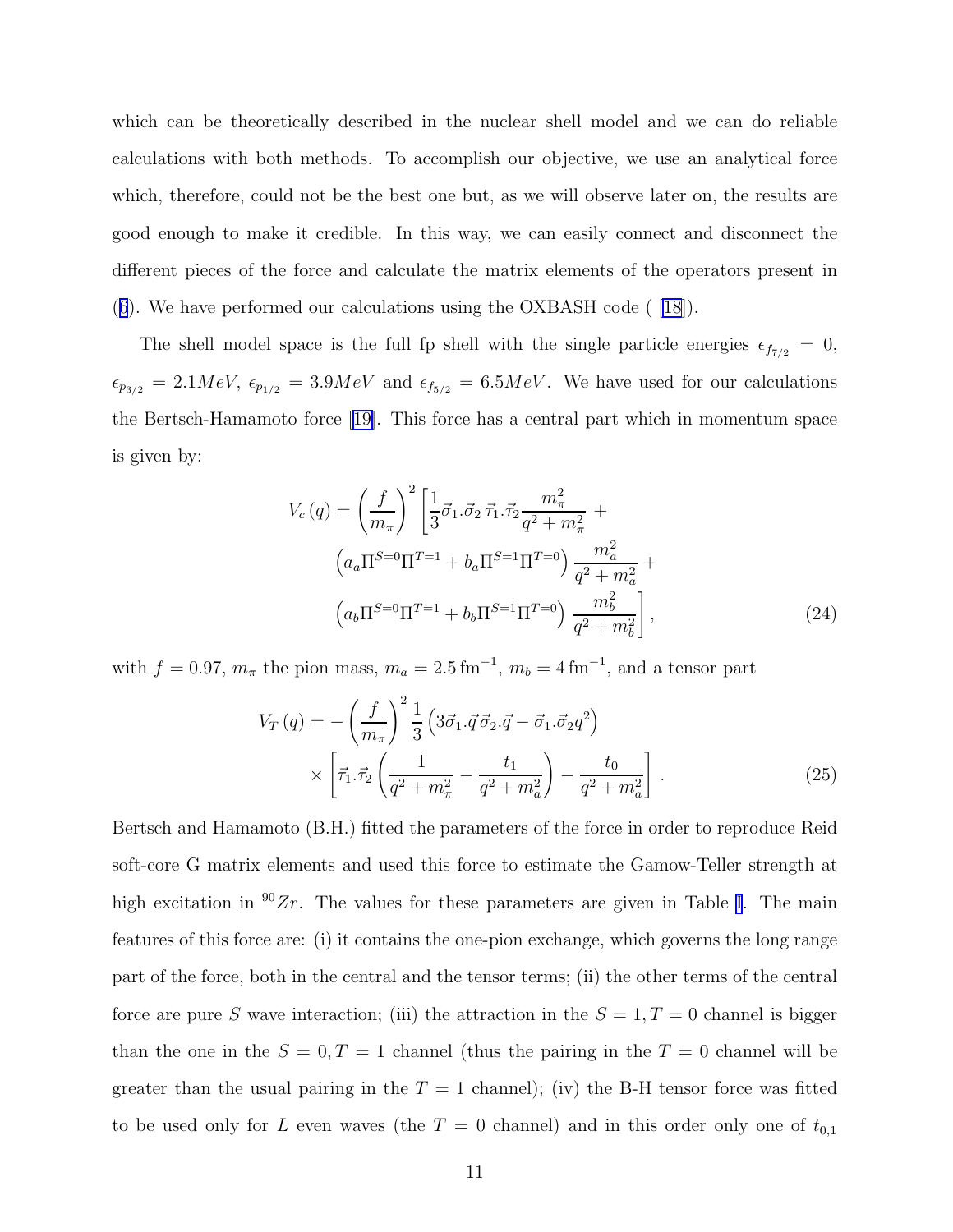parameters is necessary. The authors of ref. [\[19\]](#page-21-0) chose  $t_0 = 0$  while the tensor interaction in the  $T = 1$  channel was completely discarded. We have checked that this tensor force, as an effective one, is consistent with the deuteron D-wave. In order to have a simultaneous description of the three nuclei involved in the transition,  ${}^{48}Ca$ ,  ${}^{48}Sc$  and  ${}^{48}Ti$ , we also fitted the average Coulomb displacement in Eq. [\(7](#page-5-0)),  $\Delta_c$ , using the relative position of the ground state of  $^{48}Ca$  to that of  $^{48}Ti$ .

We nevertheless observe that the B-H force evidences some undesirable features when it is applied to the study of the nucleus spectroscopy. For instance, in the region of  $^{48}Ca$ of interest here: (i) it gives a state density at low energy larger than obtained with other standard potentials like modified versions of the Kuo-Brown G-matrix interaction[[20\]](#page-21-0) or [\[21](#page-21-0)]; (ii) the splitting between the first  $J = 0^+, T = 1$  state and the first  $J = 1^+, T = 0$ state of  $42Sc$  has the wrong sign; (iii) if we extend the tensor force as it is in the original B-H force to the  $T = 1$  channel, it produces quite important matrix elements. What happens is that this force must be used with some short range correlations which will decrease its effective intensity. We will not introduce short range correlations and for this reason and from the fact that a so simple force cannot have unchangeable parameters in a large range of nuclei, we slightly modified the original B-H parameters. (i) we fitted  $a_a$  and  $b_a$ , reproducing the relative position of the ground states of <sup>48</sup>Ca, <sup>48</sup>Ti and the first  $J = 1^+$  state of <sup>48</sup>Sc. This change has reduced the state density in  $^{48}Sc$  and has also corrected the splitting between the two first  $0^+$  states of  ${}^{42}Ca$  as well as the splitting between the first  $0^+$  and the first  $1^+$  states of  $42Sc$  (these states are important to determine the two-body effective interaction). (ii) we changed  $t_0$  and  $t_1$  in such a way that the tensor matrix elements between two particles in the fp shell coupled to  $T = 1$  has been strongly reduced but without change in the matrix elements of particles coupled to  $T = 0$ . These parameters are also given in Table [I](#page-22-0) as modified B-H. Due to their limited number, our force is not the most realistic one. Results presented here cannot therefore compete with other ones which rely on a better force. As it can be seen from the results we obtain, they are realistic enough however so that our schematic study makes sense and can provide sensitive information.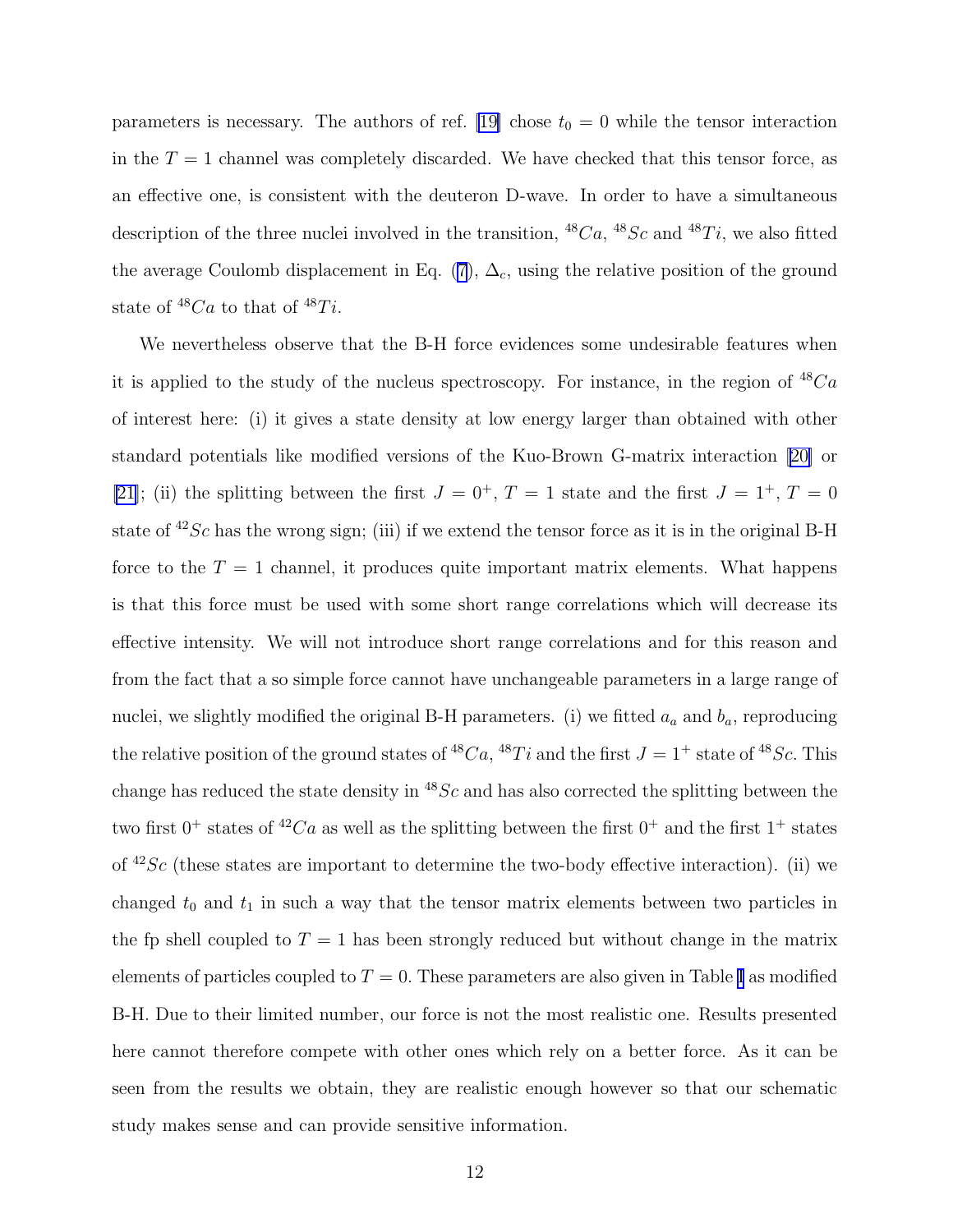In Table [II](#page-22-0), we present the first states with quantum numbers  $1^+$  for  $48Sc$ . Notice that, with respect to the state density argument presented above, this table is partly misleading. Higher energy states should be included in the comparison.

We looked at the distribution of the Gamow-Teller strength for these forces and compared it with a standard calculation performed with a modified Kuo-Brown interaction [\[20\]](#page-21-0). As it can be observed in Fig. [2,](#page-25-0) there is no difference between the strength calculated with the B-Hor the modified B-H interactions and that one using the potential of ref. [[20\]](#page-21-0). The  $\beta^+$ strength from the final state has also been looked at. It is shown in Fig. [3](#page-26-0) for the same models as mentioned above. Its relevance has been mentioned several times in the literature and re-emphasized recently in ref. [\[22](#page-21-0)]. It represents an important constraint. We observe that for the B-H and modified B-H potentials the results are hardly distinguishable; for the modified K-B interaction more strength is concentrated in the low energy region. The essential point is that the  $\beta^+$  strength is large where the Gamow-Teller strength is small and vice versa. Moreover, the contributions of the two regions could be opposite in sign, which is not observed in the strength, making difficult an accurate determination of the total matrix element.

We want to stress here two points. Our modification of the Bertsch-Hamamoto force has not a fundamental origin. In that sense, we cannot say that this modified force is better than the original one, but it gives a better description of the spectra for the states of the nuclei we are considering. On the other hand, the main motivation for using the Bertsch-Hamamoto force, or a modified one, is that its analytical structure allows one to make a simple analysis of the role of the different pieces while the total transition matrix element is compatible with all previous calculations, as it will be shown later.

### V. NUCLEAR POTENTIAL AND ββ2ν-DECAY

Our first study concerns the role of the central force in relation with the contribution of the spin-orbit. In this order, we turned off the tensor potential. The spin-orbit energies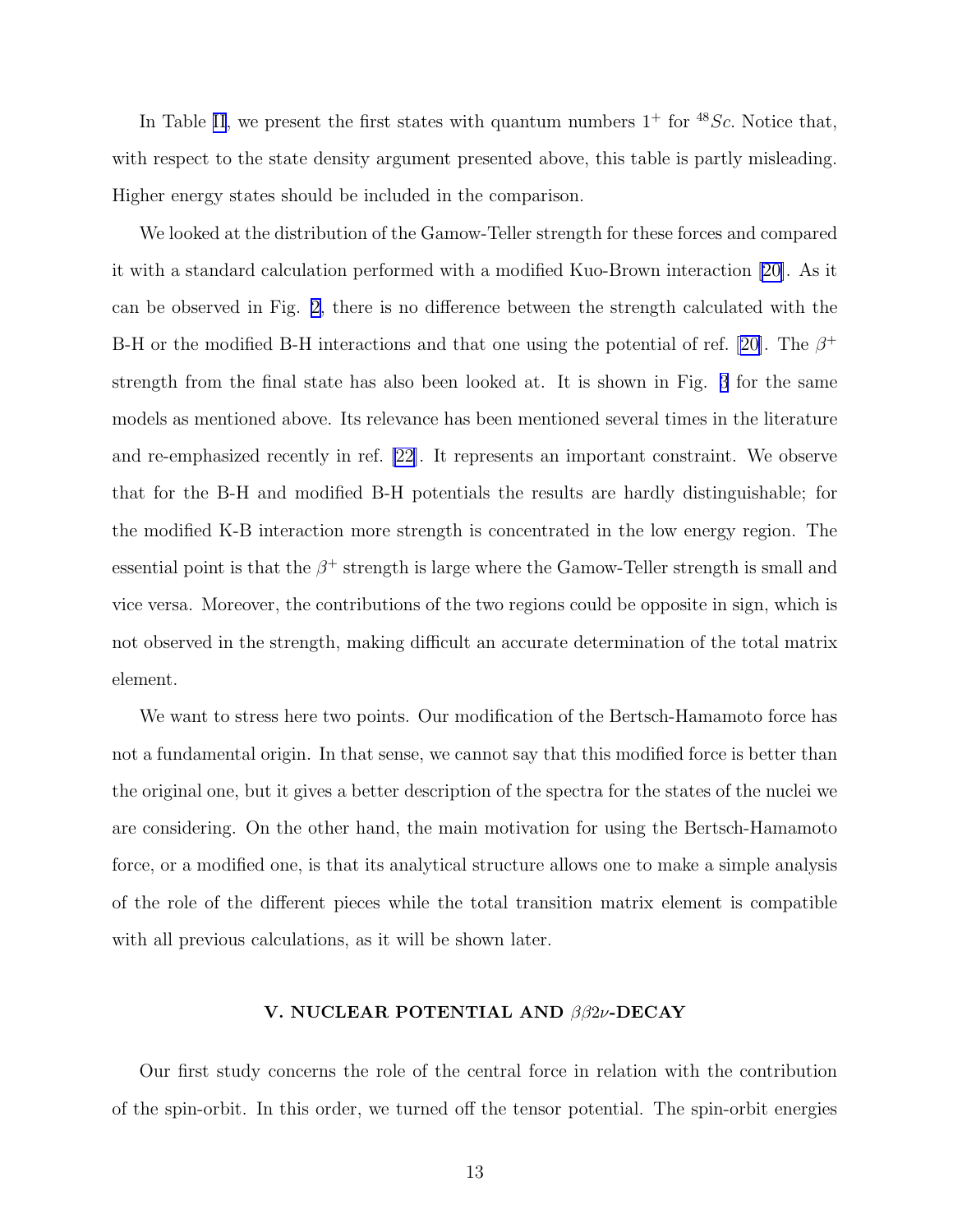are multiplied by a factor  $\gamma$ , running from 0 to 1, in such a way that, for  $\gamma = 0$ , only the central potential contributes while, for  $\gamma = 1$ , the spin-orbit splitting energies are completely accounted for. The results for the different calculation methods  $(3)$  $(3)$ ,  $(5-8)$  $(5-8)$  $(5-8)$  and  $(18)$  are given in Fig. [4.](#page-27-0)

Comparing  $M_{\mathcal{GT}}^{St}$  for the B-H and modified B-H potentials in absence of spin-orbit potential ( $\gamma = 0$ ), we observe that small changes in the values of  $a_a$  and  $b_a$  make the double beta amplitude to go through zero. Hence, the contribution of the central potential by itself is not completely under control. This result points to the relative weight of the forces in the  $(S = 1, T = 0)$  and  $(S = 0, T = 1)$  channels, which plays an essential role in the present field.

Quite generally, interaction models based on nucleon-nucleon scattering data have a strength in the  $(S = 1, T = 0)$  channel bigger than in the  $(S = 0, T = 1)$  one (as is the case of the B-H potential, see Table [III\)](#page-22-0), but most effective nuclear potentials fitted to reproduce the spectra of nuclei give a pairing for  $(S = 0, T = 1)$  states stronger than for  $(S = 1, T = 0)$  states. Typically, the situation is characterized by nuclear matrix elements like those displayed in Table [III,](#page-22-0) calculated for the B-H and the modified B-H potentials. It has a direct relationship to the relative weight of the forces,  $v_{\tau}(r)$  and  $v_{\sigma}(r)$ , in Eq. ([4](#page-4-0)). The issue is an important one, which has a close relationship to the sensitivity to the so-called  $g_{pp}$  parameter appearing in other approaches. As there, one has to hope that the fit of the effective nuclear potential model to a few relevant experimental informations will allow one to minimize uncertainties. In ref. [\[23\]](#page-21-0), Poves et al. considered the same problem in terms of two factors,  $\lambda_{01}$  and  $\lambda_{10}$ , multiplying respectively the strengths of the forces in the singlet and triplet spin channels. Starting from a force that was already good, the variation for these factors is actually smaller than what is suggested by the comparison of our matrix elements given in Table [III](#page-22-0) for the B. H. and the modified B. H. forces. In ref. [\[24](#page-21-0)], one can find a recent study on the  $(pn)$  pairing and the relevance of the point here underlined in heavy nuclei, which are studied in the QRPA approach. This is also discussed in ref.[[25](#page-21-0)]. An argument is sometimes advocated for the change of the relative strength of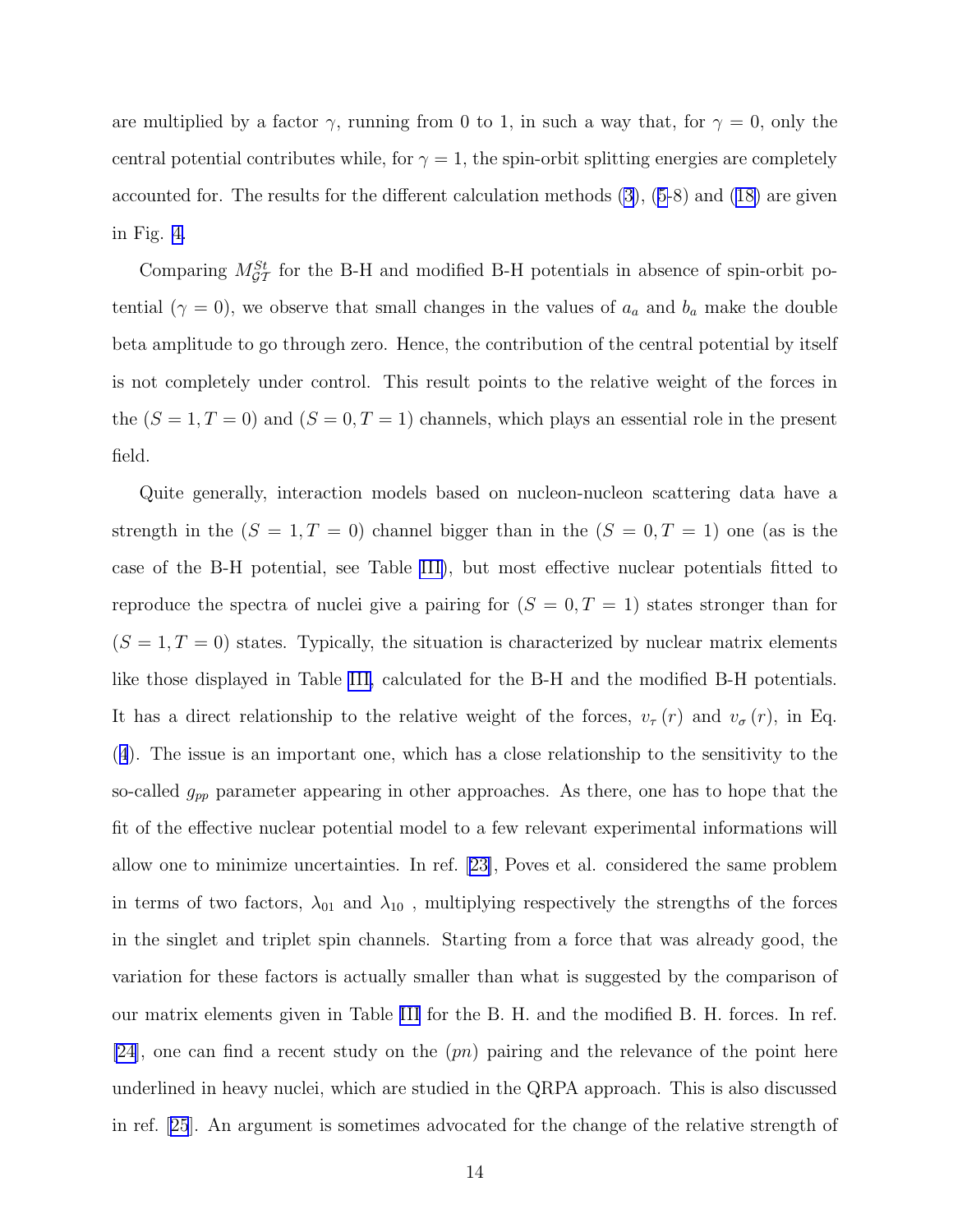the forces in the singlet and triplet spin channels when going from infinite nuclear matter to finite nuclei. It relies on the effect of the spin-orbit force. The force in the singlet spin channel is coupling preferentially particles with the same quantum numbers,  $(j, l)$ , whereas the force in the triplet spin channel rather couples spin-orbit partners, the effective force is favored by the absence of spin-orbit splitting in the first case while it is disfavored by its presence in the other.

The role of the spin-orbit interaction has not received much attention in the field, probably because it is known and is not considered as a free parameter. In an approach based on the  $SU(4)$  symmetry like that one referred to here, it has some relevance since it is a piece of the interaction that breaks the symmetry. Its importance can be seen by looking at the dependence of  $M_{\mathcal{GT}}^{St}$  on  $\gamma$  shown in Fig. [4](#page-27-0). It represents a quite important contribution for both potentials. In the B.H. case, it produces a change in sign while in the modified B. H. case, it enhances the amplitude by a factor 2. Algebraically, the effect is roughly the same and the difference by a factor 3 between the results for  $\gamma = 1$ ,  $M_{\mathcal{GT}}^{St}$  (B-H) = 0.044 MeV<sup>-1</sup> and  $M_{\mathcal{GT}}^{St}$  (mod B-H) = 0.15 MeV<sup>-1</sup>, is thus due to the central potential contribution, clearly over-estimated in the modified B-H potential.

It is instructive to look at the detail of the contributions of the intermediate states to the matrix element  $M_{\mathcal{GT}}^{St}$ , in Eq. [\(3](#page-3-0)). This is given in Fig. [5](#page-28-0) for the various models whose Gamow-Teller  $\beta^-$  and  $\beta^+$  strengths were shown in Figs. [2](#page-25-0) and [3](#page-26-0) respectively. For the B-H model (as well as the K-B model), there are contributions with both signs, respectively located at low and high energy. The dominant contribution in the low energy range is indirectly an effect of the spin-orbit interaction which brings down some states into this region and at the same time some strength. It is partly cancelled by a contribution in the Gamow-Teller resonance region, which is reminiscent of that one estimated in the  $SU(4)$ symmetry approach (see below) or that one calculated in[[9\]](#page-20-0) on the basis of the dominance of this resonance in the sum entering Eq. ([3\)](#page-3-0). For the modified B-H model, all contributions are positive. The low energy range one has the same origin as above, whereas that one in the Gamow-Teller resonance region has the opposite sign. This is due to the change in the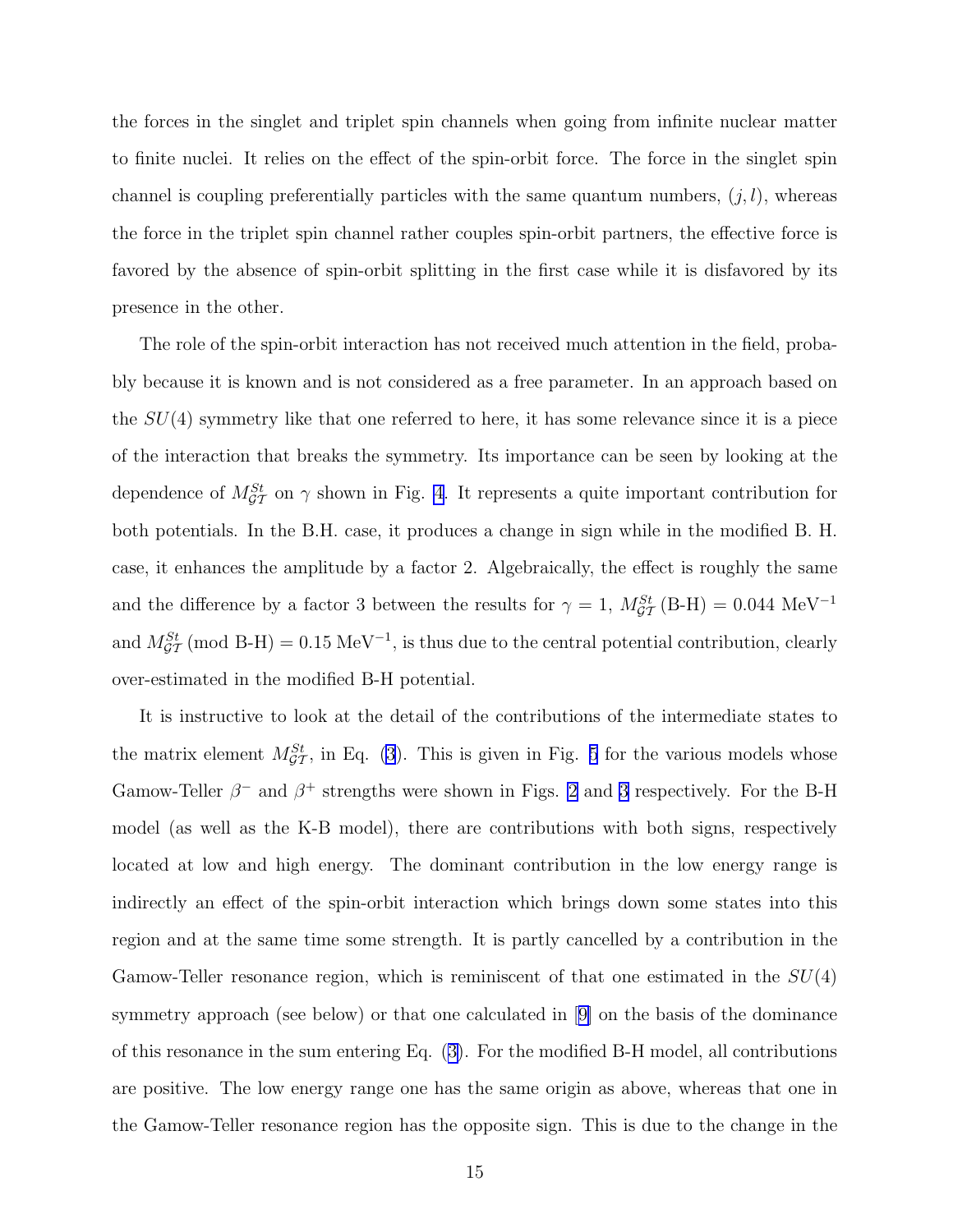relative strengths of the forces in the singlet and triplet spin channels evidenced by these models (Table [III\)](#page-22-0). As a result, the matrix element  $M_{\mathcal{GT}}^{St}$  for the modified B-H model is significantly larger.

We now focus on the modified B-H potential and compare  $M_{\mathcal{GT}}^{St}$  with  $M_{\mathcal{GT}}^{SU(4)}$ . We observe that  $M_{\mathcal{GT}}^{SU(4)}$  gives a reasonable estimate of  $M_{\mathcal{GT}}^{St}$ , up to a factor 2. But this nice result is partly due to the crossing of the two curves in Fig. [4](#page-27-0),  $M_{\mathcal{GT}}^{St}$  and  $M_{\mathcal{GT}}^{SU(4)}$ , which makes their difference to remain in a relatively small range. The accidental character of the agreement is evidenced by looking at results for a different choice of the central force. Thus, for the case of the B-H potential,  $M_{\mathcal{GT}}^{SU(4)}$  varies from -0.072 MeV<sup>-1</sup> for  $\gamma = 0$  to -0.053 MeV<sup>-1</sup> for  $\gamma = 1$  while for the same potential  $M_{\mathcal{GT}}^{St}$  takes values from -0.014 MeV<sup>-1</sup> for  $\gamma = 0$  to 0.044 MeV<sup>-1</sup> for  $\gamma = 1$ . We must conclude that, even if  $M_{\mathcal{GT}}^{SU(4)}$  is a good estimate of the order of magnitude, it does not give the right sign and, moreover, differences for the absolute value can be as big as a factor 2 or more. The change in sign for  $M_{\mathcal{GT}}^{SU(4)}$ , when going from the B-H to the modified B-H potential, is due to the relative value of the  $T = 1$  and  $T = 0$ pairing as is shown in Table [III](#page-22-0).

Looking at the dependence of  $M_{\mathcal{GT}}^{SU(4)}$  on  $\gamma$ , we observe that its value is relatively stable. When  $\gamma$  runs from 0 to 1, the spin-orbit contribution to the wave function is included to all orders in  $M_{\mathcal{GT}}^{SU(4)}$  but its vertex contribution, through the operator in ([2\)](#page-3-0), is not considered. What shows the evolution of  $M_{\mathcal{GT}}^{SU(4)}$  is that this vertex contribution is the dominant one. Naively, we could conclude that a better estimate is to approach the Hamiltonian in ([2\)](#page-3-0) by  $H = H_{so} + \Delta_c T_3$ , but this contribution vanishes. In fact, the result we obtained for  $M_{\mathcal{GT}}^{St}$  implies a large interference between the spin-orbit potential and the central potential. This is perhaps a consequence of the strengthening of the force in the singlet spin channel with respect to the triplet one, which we mentioned above as being indirectly due to the spin-orbit force.

Looking now at  $M_{\mathcal{GT}}^{OEM}$ , we must conclude that its value is mostly independent of the spin-orbit potential. This statement is also true for the B-H potential. In that case,  $M_{\mathcal{GT}}^{OEM}$ runs from -0.011 MeV<sup>-1</sup> for  $\gamma = 0$  to -0.010 MeV<sup>-1</sup> for  $\gamma = 1$ . The difference in sign for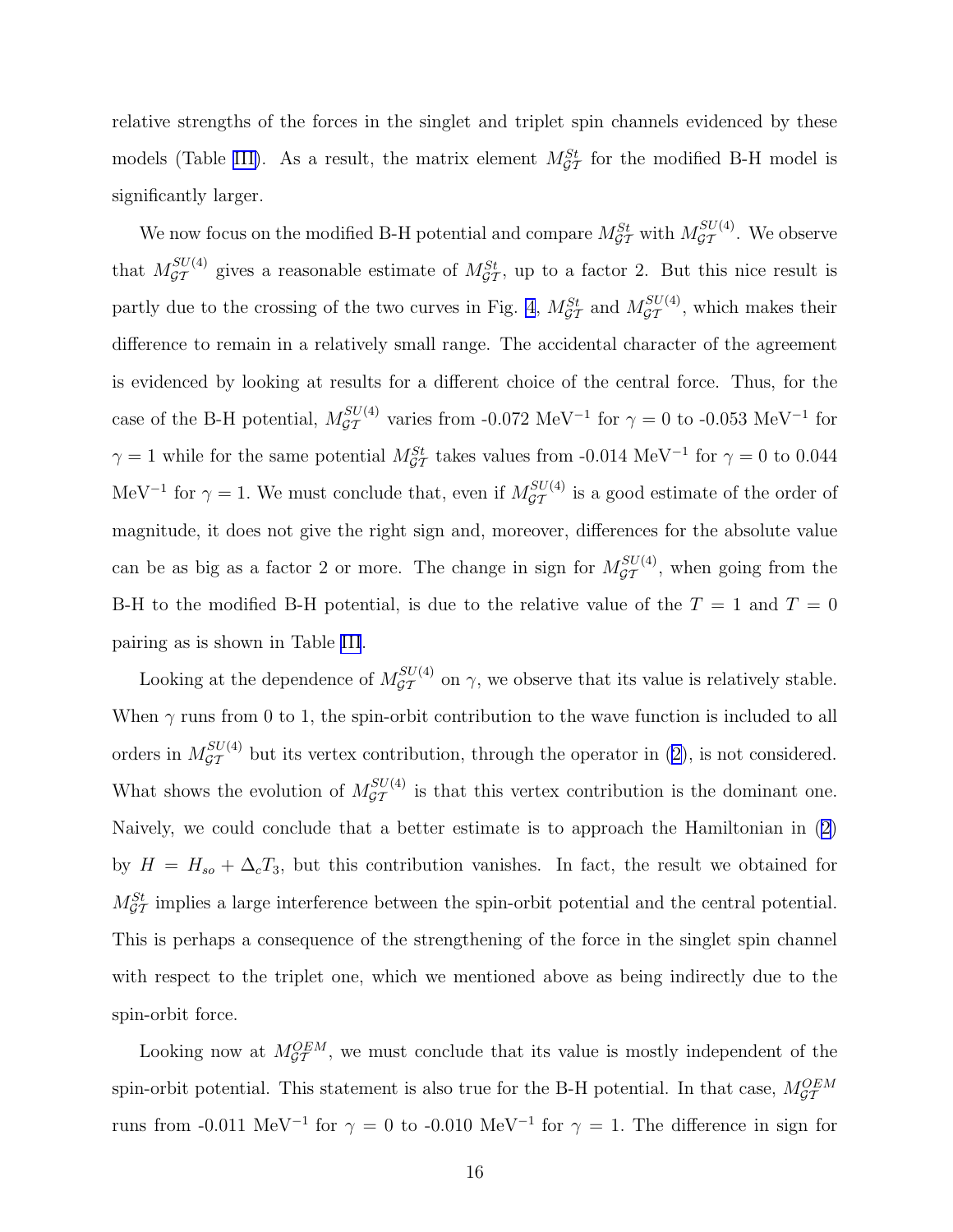$M_{\mathcal{GT}}^{OEM}$  calculated with the B-H and the modified B-H potential is again due to the relative value of the  $T = 1$  and  $T = 0$  pairing. In this case,  $M_{\mathcal{GT}}^{OEM}$  is not a good estimate; neither the sign nor the absolute value are well reproduced. In respect to the  $M_{\mathcal{GT}}^{OEM}$  calculation, we must emphasize that the Coulomb force cannot be neglected. If we use [\(6\)](#page-4-0) instead of (8) our results for  $M_{\mathcal{GT}}^{OEM}$  vary from 0.0005 MeV<sup>-1</sup> for  $\gamma = 0$  to 0.0003 MeV<sup>-1</sup> for  $\gamma = 1$ , evidencing an absolutely non sense result. We observe that  $M_{\mathcal{GT}}^{OEM}$  and  $M_{\mathcal{GT}}^{SU(4)}$  have the same sign, in apparent contradiction with what was said in section 3. What happens is that  $M_{\mathcal{GT}}^{OEM}$  has a peculiar behavior when the  $SU(4)$  breaking part of the central force is reduced, crossing the zero and changing sign when we multiply (11) by a factor  $\kappa$  and study the limit of  $\kappa$ going to zero.

Beside the role of the spin-orbit potential, whose importance has been discussed above, we also considered the contribution of the tensor potential. We found that this one does not change the  $\beta\beta 2\nu$ -transition amplitude in a significant way. Only a slight decrease was observed. This can be seen as due to an effective decrease of the spin-orbit interaction which is in fact observed around  $48Ca$  and has been attributed to the tensor force in the past [\[29\]](#page-21-0). Our full results so obtained are:

$$
M_{\mathcal{GT}}^{St} = 0.135 \text{MeV}^{-1},\tag{26}
$$

$$
M_{\mathcal{GT}}^{SU(4)} = 0.084 \text{MeV}^{-1},\tag{27}
$$

$$
M_{\mathcal{GT}}^{OEM} = 0.011 \text{MeV}^{-1},\tag{28}
$$

for the modified B-H potential and

$$
M_{\mathcal{GT}}^{St} = 0.032 \text{MeV}^{-1},\tag{29}
$$

$$
M_{\mathcal{GT}}^{SU(4)} = -0.051 \text{MeV}^{-1},\tag{30}
$$

$$
M_{\mathcal{GT}}^{OEM} = -0.008 \text{MeV}^{-1},\tag{31}
$$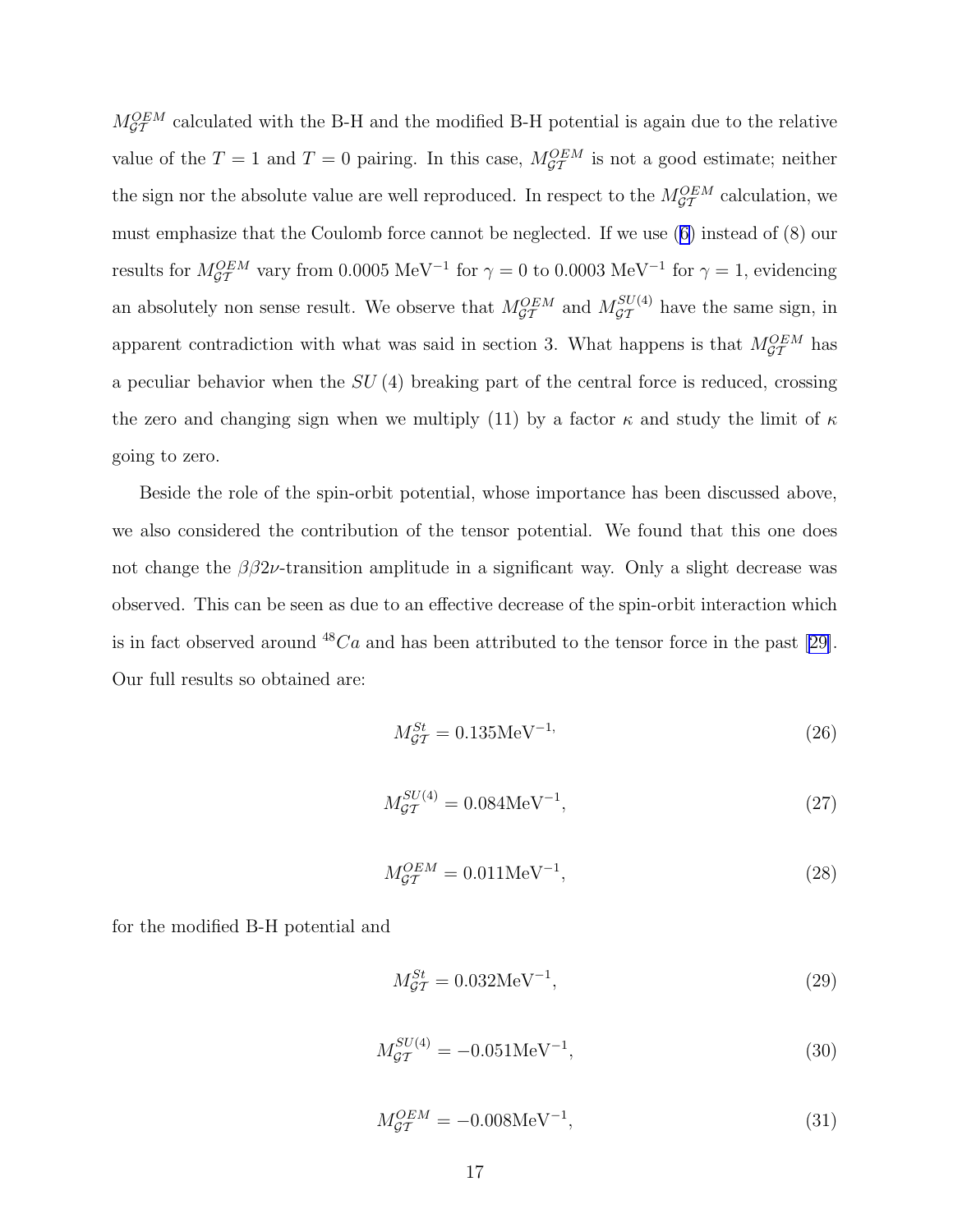for the B-H potential.

Previous results for the amplitude calculated in the standard way are summarized in Table [IV.](#page-23-0) They can be compared to the experimental value  $M_{\mathcal{GT}} = 0.074_{-0.015}^{+0.012} \text{ MeV}^{-1}$ , also given in the Table. As it can be seen, our results are between a factor 2 too high for the modified B-H potential and a factor 2 too small for the original B-H potential. In view of the simplicity of the force used in present investigations, which has allowed us to study the role of its different pieces, results can be considered as reasonable. Summarizing the main features, it can be noticed that the amplitudes,  $M_{\mathcal{GT}}^{St}$  and  $M_{\mathcal{GT}}^{SU(4)}$ , are shifted upwards by roughly the same amount when going from the B-H to the modified B-H potential. This is related to the change in the relative strengths of the force in the  $S = 0, T = 1$  and  $S = 1, T = 0$  channels. The difference between these two amplitudes, indirectly due to the spin-orbit force, is relatively insensitive to this modification. Both effects are important to get a value that compares to the experimental one. The results for  $M_{\mathcal{GT}}^{OEM}$  also show some sensitivity but are out of range in any case. Results of previous calculations employing other methods are given in Table V. It is seen that the above values fall in the range of the more realistic estimates, especially that one by Caurier et al. [\[13](#page-20-0)],  $M_{\mathcal{GT}}^{St} = 0.065 \,\text{MeV}^{-1}$ , which is probably the most elaborate one. This indicates that our study, though schematic, deals with the real problems underlying the calculation of the  $M_{GT}$  amplitude.

### VI. CONCLUSIONS

We considered the  $\beta\beta 2\nu$ -decay process in the nucleus of <sup>48</sup>Ca with the aim to analyze different methods used in estimating the corresponding transition amplitude or to study the role of different components in the nuclear interaction. In this sense,  $^{48}Ca$  is used as a theoretical laboratory for testing various approaches. In all cases, we have performed our calculations in the full  $f - p$  shell. In order to discuss the different terms of the potential, we used the B-H potential, which is analytical, and adapted it to our nuclei giving rise to what we called modified B-H potential. Our conclusions do not depend on particular aspects of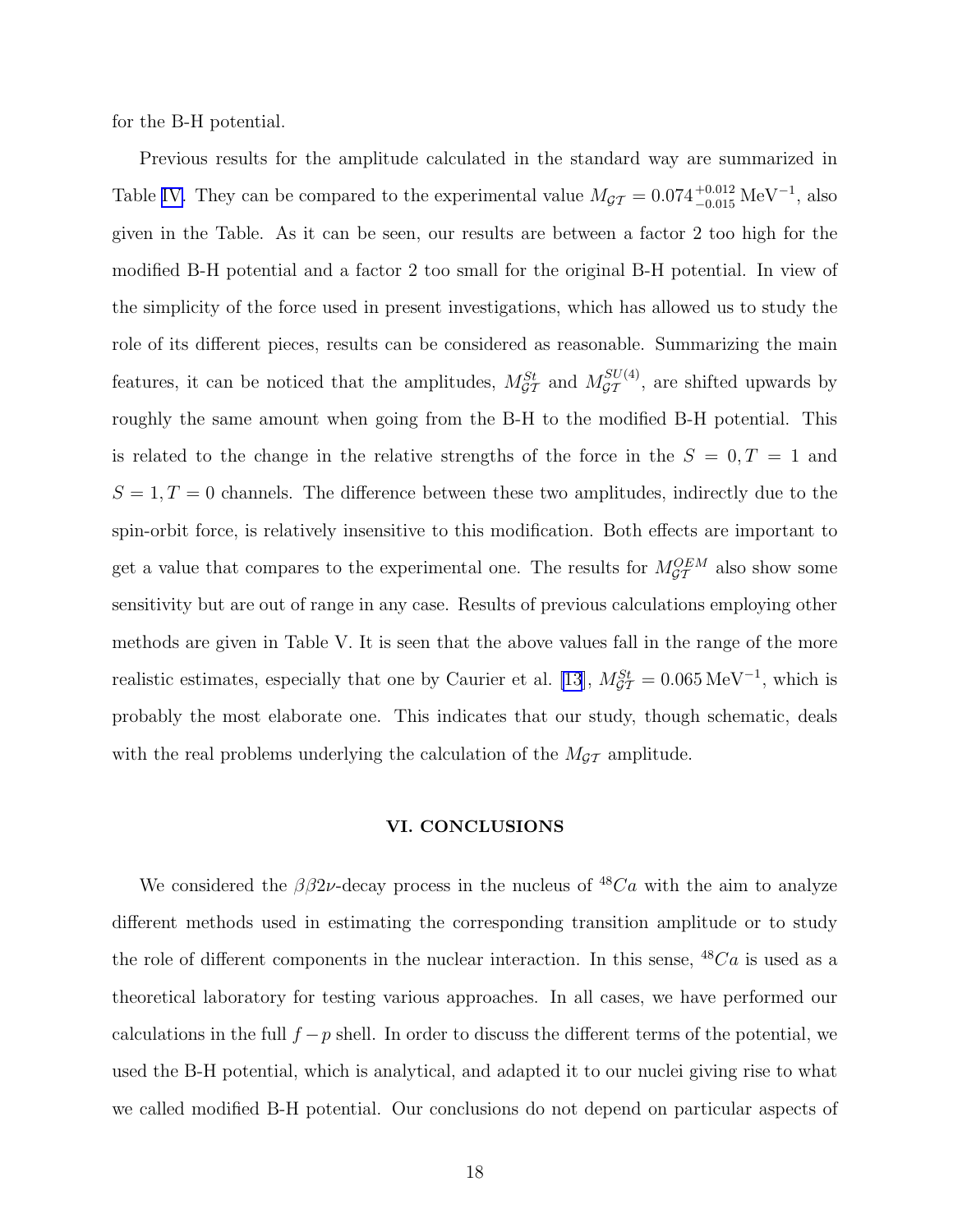one or the other potential.

First, we confirmed the strong sensitivity of the  $\beta\beta 2\nu$  amplitude to the relative strength of the potentials in channels  $(S = 1, T = 0)$  and  $(S = 0, T = 1)$ . This is well a known result and its importance has been emphasized in the QRPA calculations (in a different language, this was firstly pointed out by [\[6](#page-20-0)] as well as [\[8](#page-20-0)]). But our main conclusion is that the central force alone, due to this cancellation, does not provide the leading contribution to be considered in the calculation of the  $\beta\beta 2\nu$ -transition amplitude.

From our results, the single particle spin-orbit force appears to be the main ingredient in determining the actual value of the amplitude. Nevertheless, this term of the potential alone is not sufficient as the total amplitude then vanishes. Any sensitive estimate of the amplitude requires the interference between this spin-orbit term and the two-body parts of the strong potential. In this interference, operators involving three, or even more, nucleons could appear.

Concerning the tensor potential, we did not find it was relevant for the  $\beta\beta 2\nu$ -decay amplitude.

The results obtained in the OEM approximation are far from the exact calculation. The OEM is not an approach under control, as already mentioned in the literature. Sizeable corrections come from three or more body operators but the non-convergent character of the expansion don't let much hope that the corrections are manageable. We have put in evidence that the OEM has a wrong  $SU(4)$  limit and this difference is also originated from the many body operators. Moreover, we observed that the Coulomb potential cannot be neglected at all in this scheme.

For the future, one can imagine to improve the approach based on the  $SU(4)$  symmetry. It is not clear however whether accounting for the spin-orbit splitting is feasible while keeping a rather simple form for the expression of the transition amplitude. Another issue concerns the sign of the contributions of the different intermediate states to the total  $\beta\beta 2\nu$ -transition amplitude. The  $\beta^-$  and  $\beta^+$  Gamow-Teller excitation from the initial and the final states respectively only know about the magnitude. The interesting question is to know whether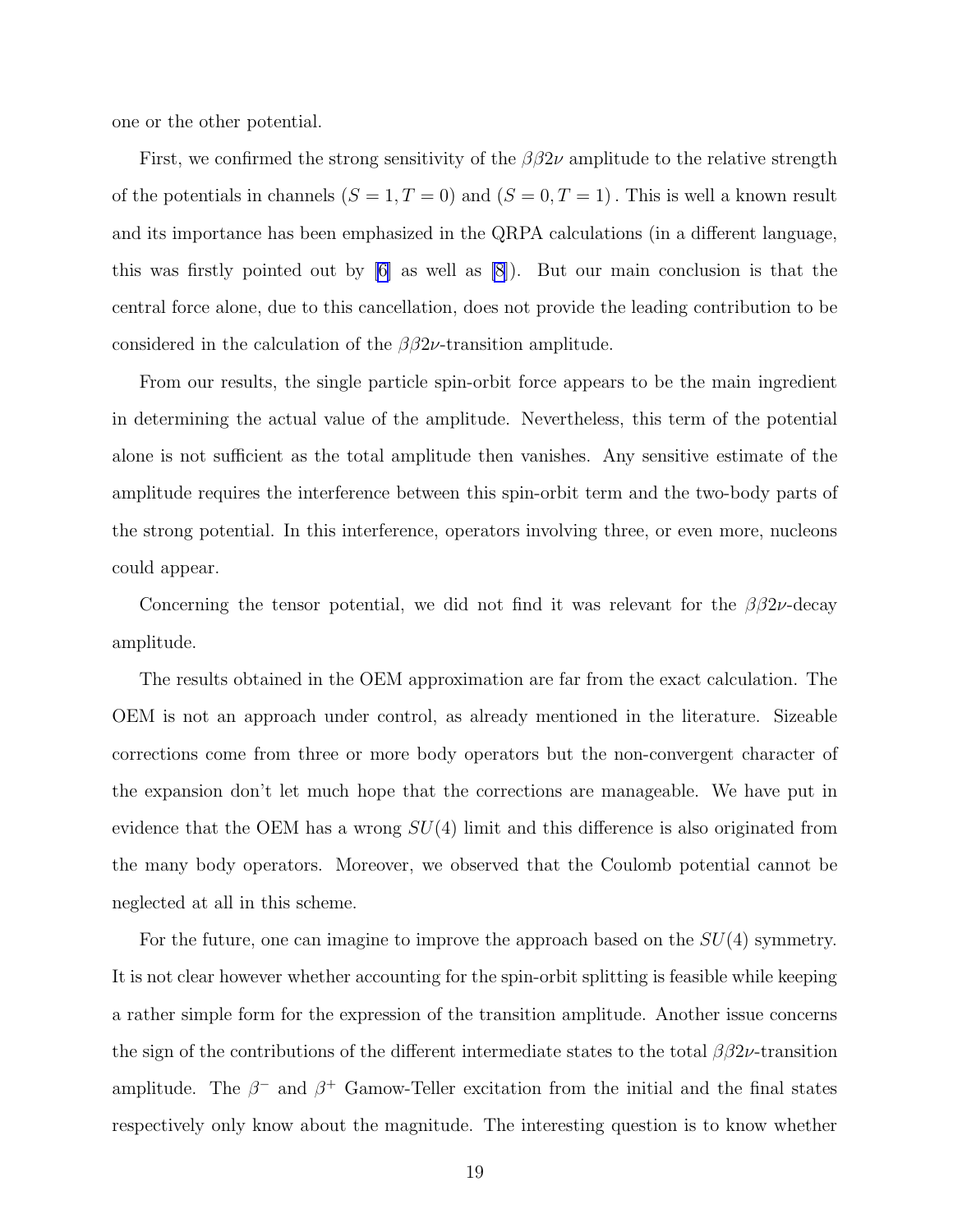this information together with the knowledge about the total transition amplitude,  $M_{\mathcal{GT}}^{St}$ , can provide a clue as to the constructive or destructive character of the partial contributions, as exemplified by two estimates presented in this work.

This work has been partially supported by DGESIC (Spain) under contract  $N^o$ PB97-1401-C02-01.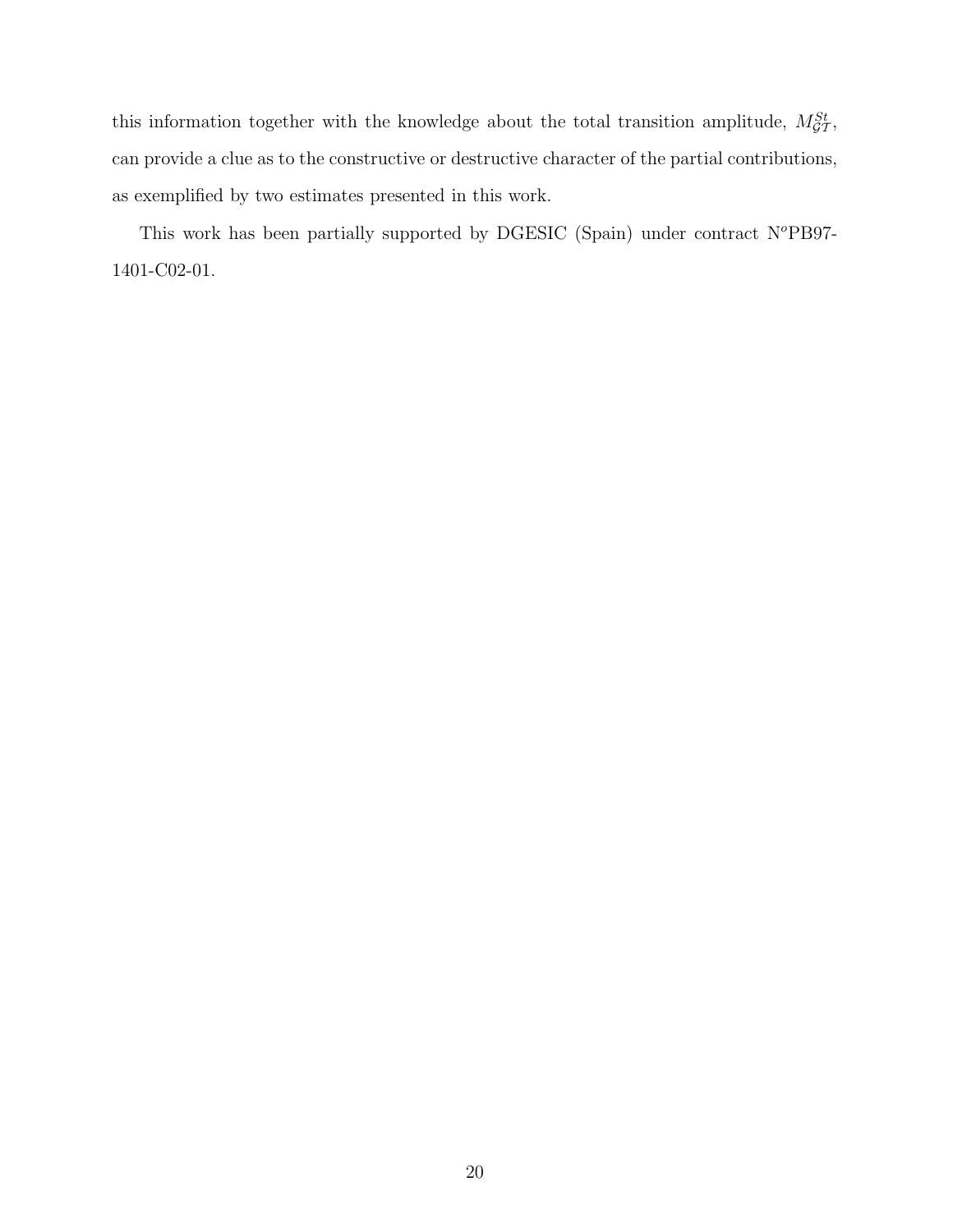## REFERENCES

- <span id="page-20-0"></span>[1] S. R. Elliot, A. A. Hahn, and M. K. Moe, Phys. Rev. Lett. 59, (1987), 2020; Phys. Rev. C36, (1987), 2129.
- [2] A. Morales, Nucl. Phys. Proc. Suppl. 77, 335 (1999).
- [3] A. Balysh et al., Phys. Rev. Lett., 77, 5186 (1996).
- [4] J. Suhonen and O. Civitarese, Phys. Rep. 300, 123 (1998).
- [5] A. Faessler and F. Šimkovic, J. Phys.  **(1998).**
- [6] P. Vogel and M. R. Zirnbauer, Phys. Rev. Lett. 57, 3148 (1986).
- [7] J. Engel, P. Vogel, and M. R. Zirnbauer, Phys. Rev. C37, 731 (1988).
- [8] J. G. Hirsch and F. Krmpotić, Phys. Rev.  $C41$ , 792 (1990) and J. G. Hirsch, E. Bauer, and F. Krmpotić, Nucl. Phys. **A516**, 304 (1990).
- [9] J. Bernabeu, B. Desplanques, J. Navarro and S. Noguera, Z. Phys. C46, 323 (1990).
- $[10]$  F. Simkovic, JINR Rapid communications, 39, 21 (1989); F. Simkovic and M. Gmitro, Czech. J. Phys. 10, 1105 (1991).
- [11] C. R. Ching and T. H. Ho, Commun. in Theor. Phys. **10**, 45 (1988) and **11**, 433 (1989). C. R. Ching, T. H. Ho and X. R. Wu, Phys. Rev. C40, 304 (1989).
- [12] M. Hirsch, X. R. Wu, H. V. Klapdor, C. R. Ching, and T. H. Ho, Phys. Rep. 242, 403 (1994).
- [13] See E. Caurier, A. Poves and A. P. Zuker, Phys. Lett. B252, 13 (1990) for the physics discussion and see reference[[21\]](#page-21-0) for the final numerical result.
- [14] J. Bernabeu, B. Desplanques and S. Noguera, Z. Phys. C51, 499 (1991).
- [15] J. Engel, W. C. Haxton and P. Vogel, Phys. Rev. C46, 2153 (1992).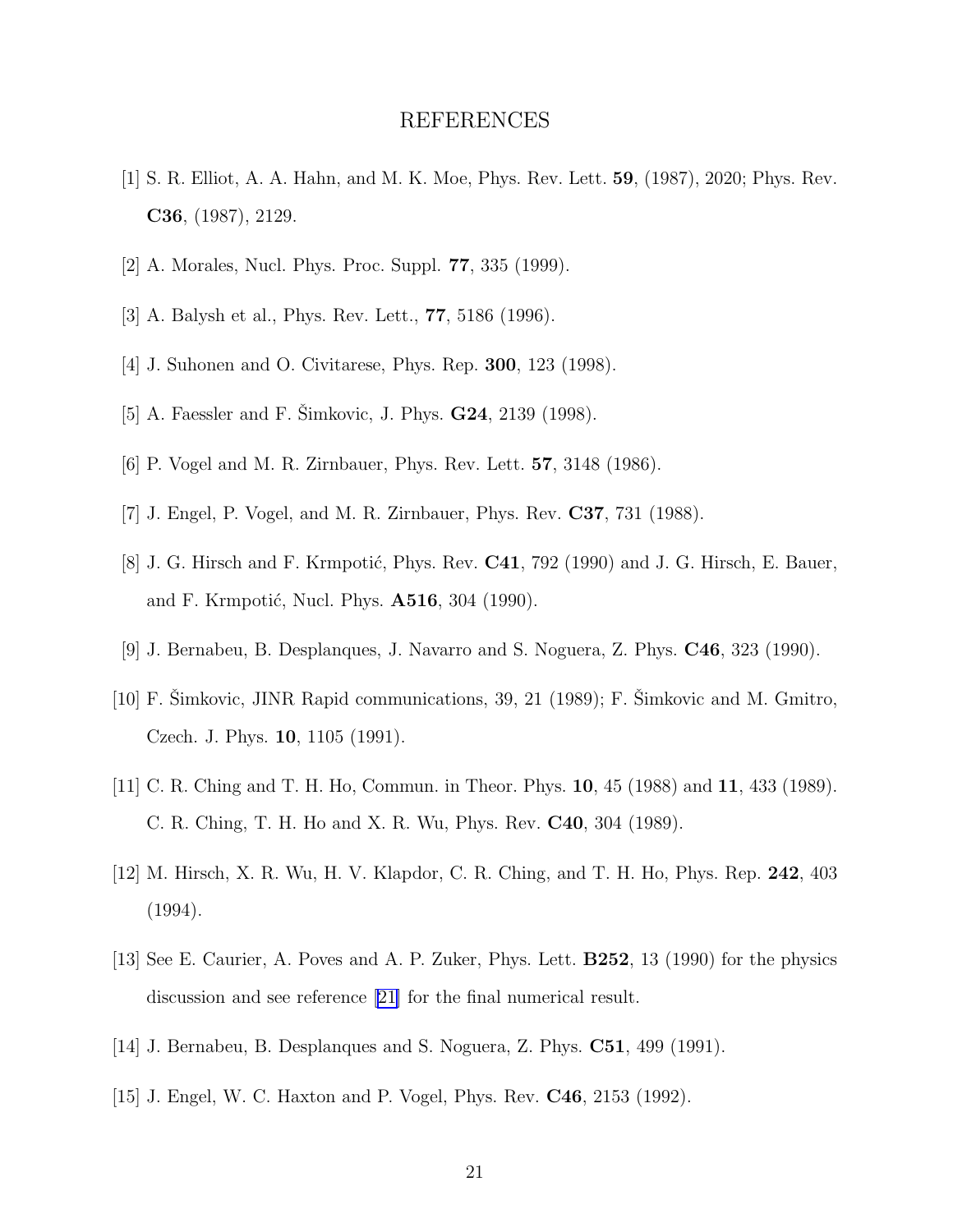- <span id="page-21-0"></span>[16] M. Doi, T. Kotani and E. Takasugi, Progr. of Theor. Phys. Suppl. 83, 1 (1985).
- [17] J. G. Hirsch, P. O. Hess and O. Civitarese, Phys. Lett. B390, 36 (1997) and Phys. Rev. C54, 1976 (1996) and C56, 199 (1997).
- [18] B. A. Brown, A. Etchegoyen and W. D. M. Rae, The computer code OXBASH, MSU-NSCL report number 524 (1988). M. Horoi and B. A. Brown Downloading OXBASH from INTERNET, [nucl-th/9406020](http://arxiv.org/abs/nucl-th/9406020) (1994).
- [19] G. F. Bertsch and I. Hamamoto, Phys. Rev. **C26**, 1323 (1982).
- [20] L. Zhao, B. A. Brown and W. A. Richter, Phys. Rev. C42, 1120 (1990).
- [21] E. Caurier, A. P. Zuker, A. Poves, and G. Martinez-Pinedo, Phys. Rev. C50, 225 (1994).
- [22] O. A. Rumyantsev and M H. Urin, Phys. Lett. B443, 51 (1998).
- [23] A. Poves, R. P. Bahukutumbi, K. Langanke, P. Vogel, Phys. Lett. B361, 1 (1995).
- [24] G. Röpke, A. Schnell, P. Schuck, U. Lombardo, Phys. Rev. **C61**, 024306 (2000).
- [25] J. Engel, S. Pittel, P. Vogel, M. Stoitsov and J. Dukelsky, Phys. Rev. C55, 1781 (1997).
- [26] K. Ogawa and H. Horie, Nuclear weak processes and nuclear structure, Eds. M. Morita et al., World Scientific, Singapore 1990.
- [27] Radha et al., Phys. Rev. Lett. 76, 2642 (1996).
- [28] S. Noguera (unpublished): this result is obtained using the method of calculation developed in[[9\]](#page-20-0) with the Bersch-Hamamoto potential.
- [29] A. Bouyssy, J.F. Mathiot, Van Giai Nguyen, S. Marcos, Phys. Rev. C36, 380 (1987).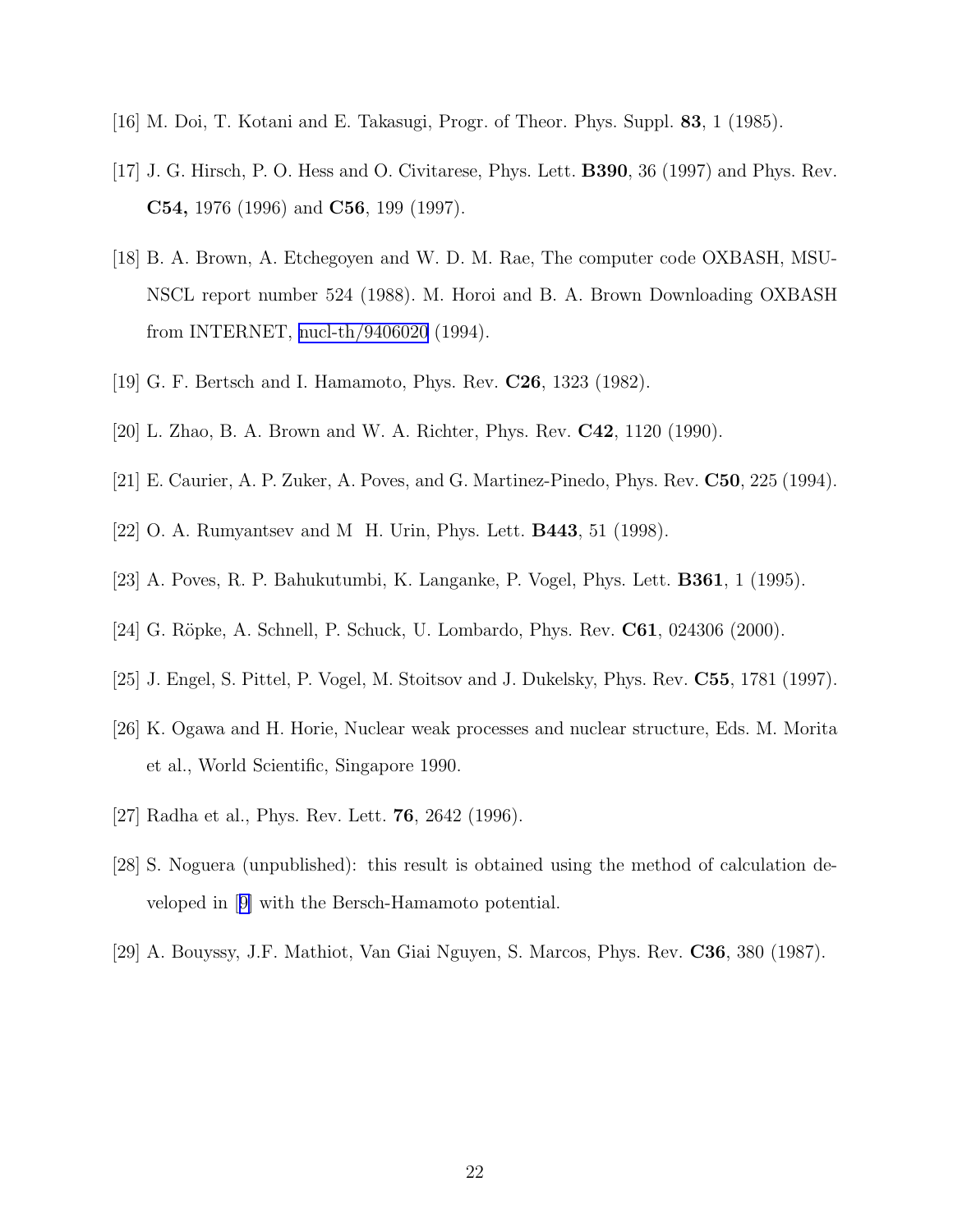TABLES

<span id="page-22-0"></span>

|                  | $a_a$   | $v_a$    | $a_h$ | $b_h$ | $\tau_1$ | $\tau_0$ | $\Delta_c(MeV)$ |
|------------------|---------|----------|-------|-------|----------|----------|-----------------|
| Bertsch-Hamamoto | $-8.28$ | $-14.33$ | 6.56  | 11.20 | 0.89     |          | 5.352           |
| Modified B-H     | $-8.89$ | $-14.13$ | 6.56  | 11.20 | 1.335    | 1.335    | 5.512           |

TABLE I. Parameters entering the nuclear force, equations (24, 25).

| Exp.                    | 6.51 | 0.46 | 0.54 | 0.64 | 0.74 | 1.19 | 1.48 | 1.66 |
|-------------------------|------|------|------|------|------|------|------|------|
| $B-H$                   | 4.96 | 0.27 |      | 0.68 | 0.83 | 1.17 | 1.44 | 1.67 |
| Modified B-H            | 6.50 |      | 0.55 |      | 0.93 | 1.28 |      | 1.60 |
| Modified K-B ref $[20]$ | 6.49 |      |      | 0.63 |      | 0.97 | 1.35 | 1.67 |
| Modified K-B ref $[21]$ | 6.38 |      | 0.52 |      |      | 1.07 | 1.56 |      |

TABLE II. In the first column, we give the position of the first state in  $^{48}Sc$  relatively to the fundamental state in <sup>48</sup>Ti. The following columns contain the excited energies of the following  $1^+$ states in  $^{48}Sc$  relatively to the first  $1^+$  state.

|              | $S = 0 T = 1$ | $S = 1 T = 0$ |
|--------------|---------------|---------------|
| $B-H$        | $-2.98$       | $-4.87$       |
| Modified B-H | $-5.03$       | $-4.24$       |

TABLE III. Diagonal matrix elements  $(f^2L = 0, ST)$  for the cases  $(S = 0, T = 1)$  and  $(S = 1, T = 0)$  for the central part of the B-H and the modified B-H potentials, in MeV. The relative weight of this type of matrix elements determines the sign of the corresponding part of the force to the double beta amplitude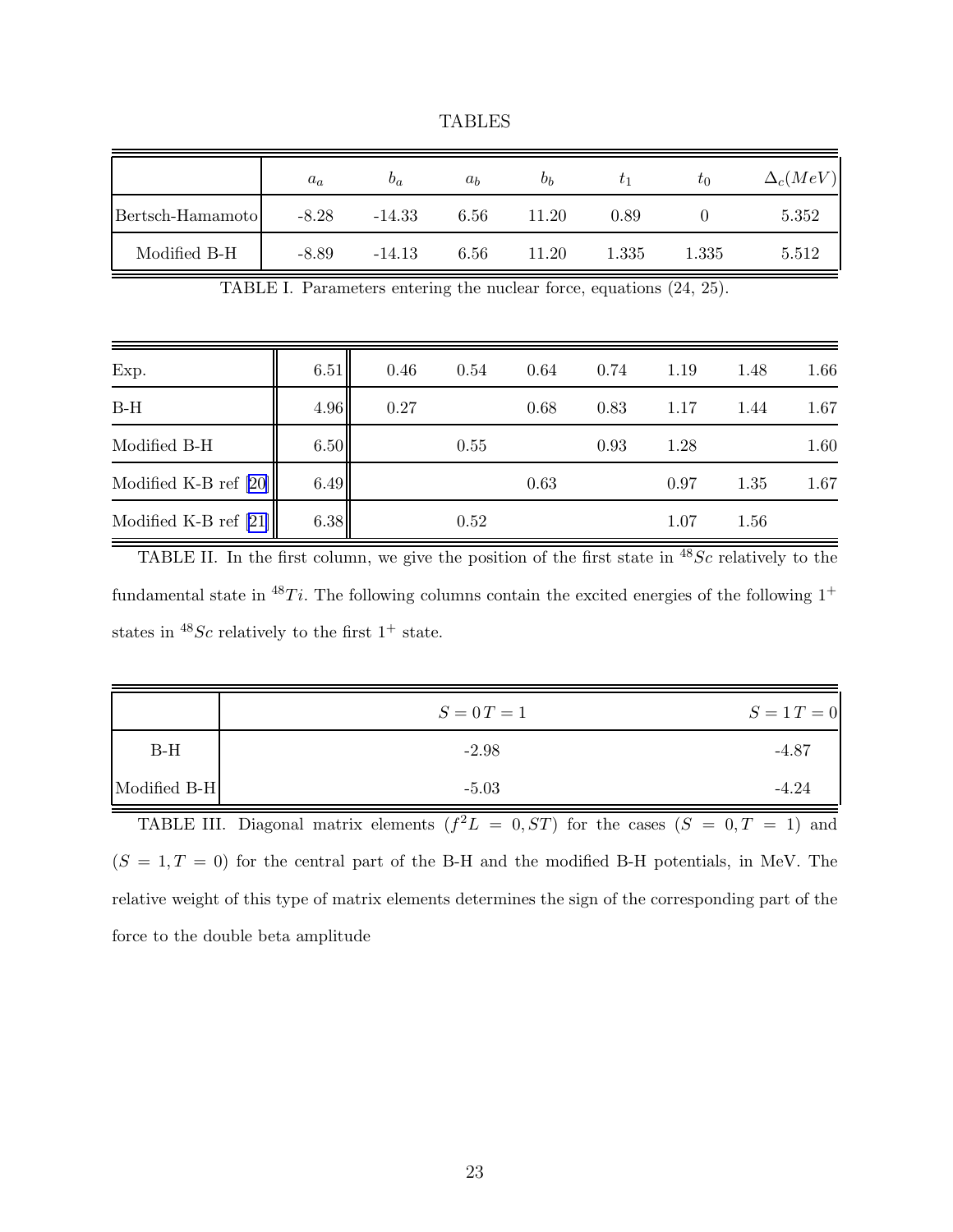<span id="page-23-0"></span>

|              | $M_{GT}^{St}$ (MeV <sup>-1</sup> ) |            | $M_{GT}^{St}$ (MeV <sup>-1</sup> ) |            | $M_{GT}^{St}$ (MeV <sup>-1</sup> ) |
|--------------|------------------------------------|------------|------------------------------------|------------|------------------------------------|
| Mod. B-H     | 0.135                              | ref $[13]$ | 0.065                              | ref $[26]$ | 0.089                              |
| $B-H$        | 0.032                              | ref $[15]$ | 0.043                              | ref $[27]$ | $0.15 \pm 0.07$                    |
| Experimental | $0.074_{-0.015}^{+0.012}$          | ref $[20]$ | 0.055                              |            |                                    |

TABLE IV. Double beta amplitudes for the two  $\nu$  mode. The second row of the first column corresponds to the modified Bertsch-Hamamoto force, the third row of the first column to the original Bertsch-Hamamoto and the fourth row of the first column to the experimental result. All the other columns correspond to usual shell model calculations except for ref. [\[27](#page-21-0)] which corresponds to a shell model Monte Carlo technique. The experimental result corresponds to[[3](#page-20-0)]. We have taken  $g_A=1.0$ 

|                            | Mod. B-H | $B-H$    | ref $[15]$ | ref $[11]$      | ref $[28]$ |
|----------------------------|----------|----------|------------|-----------------|------------|
| $M_{\mathcal{GT}}^{SU(4)}$ | 0.084    | $-0.051$ |            |                 | $-0.062$   |
| $M_{\mathcal{GT}}^{OEM}$   | 0.011    | $-0.008$ | $-0.012$   | $-0.020/-0.035$ |            |

TABLE V. Results for  $M_{\mathcal{GT}}^{SU(4)}$  and  $M_{\mathcal{GT}}^{OEM}$  in  $MeV^{-1}$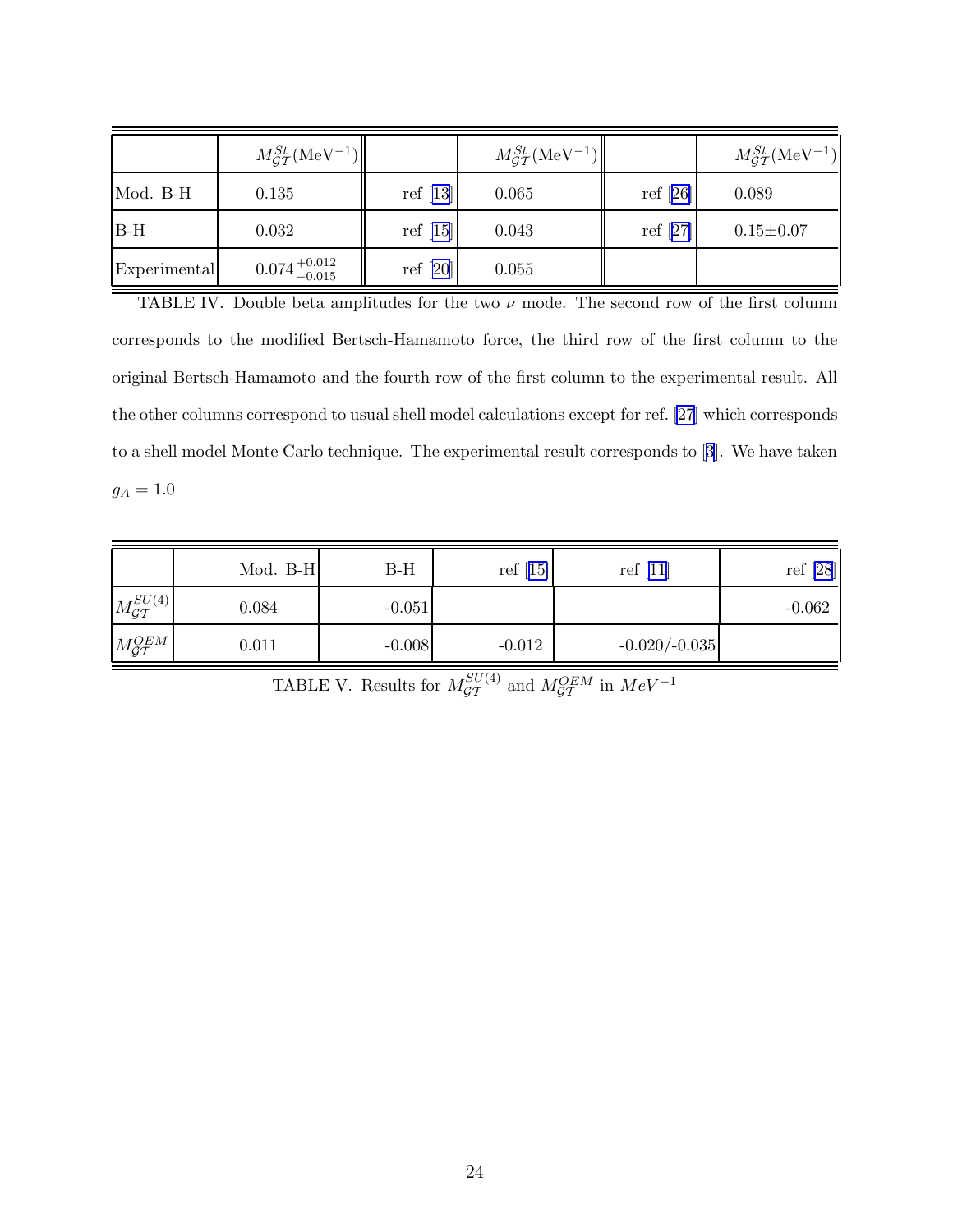<span id="page-24-0"></span>

FIG. 1. a) Diagrams included in the OEM approach. b) General diagram for the Standard and SU (4) calculation. c) Example of exchange diagram which is not included in the OEM.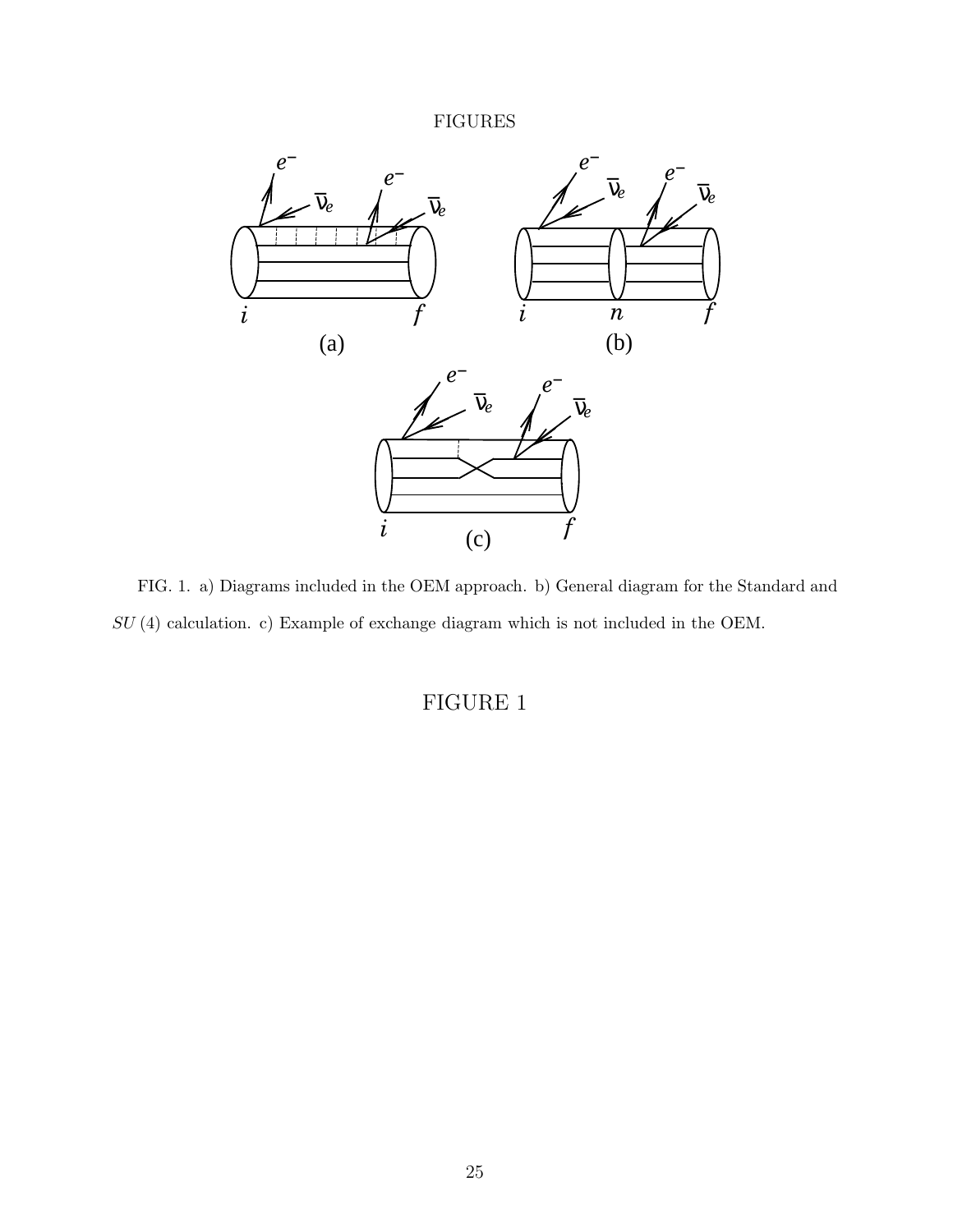<span id="page-25-0"></span>

FIG. 2. Calculated Gamow-Teller strength for the  ${}^{48}Ca \rightarrow {}^{48}Sc$  transition using the modified Kuo-Brown potential (case a), the modified Bertsh-Hamamoto potential (case b), and the Bertsh-Hamamoto potential (case c). Each histogram represents the total strength in 1 MeV region versus the energy.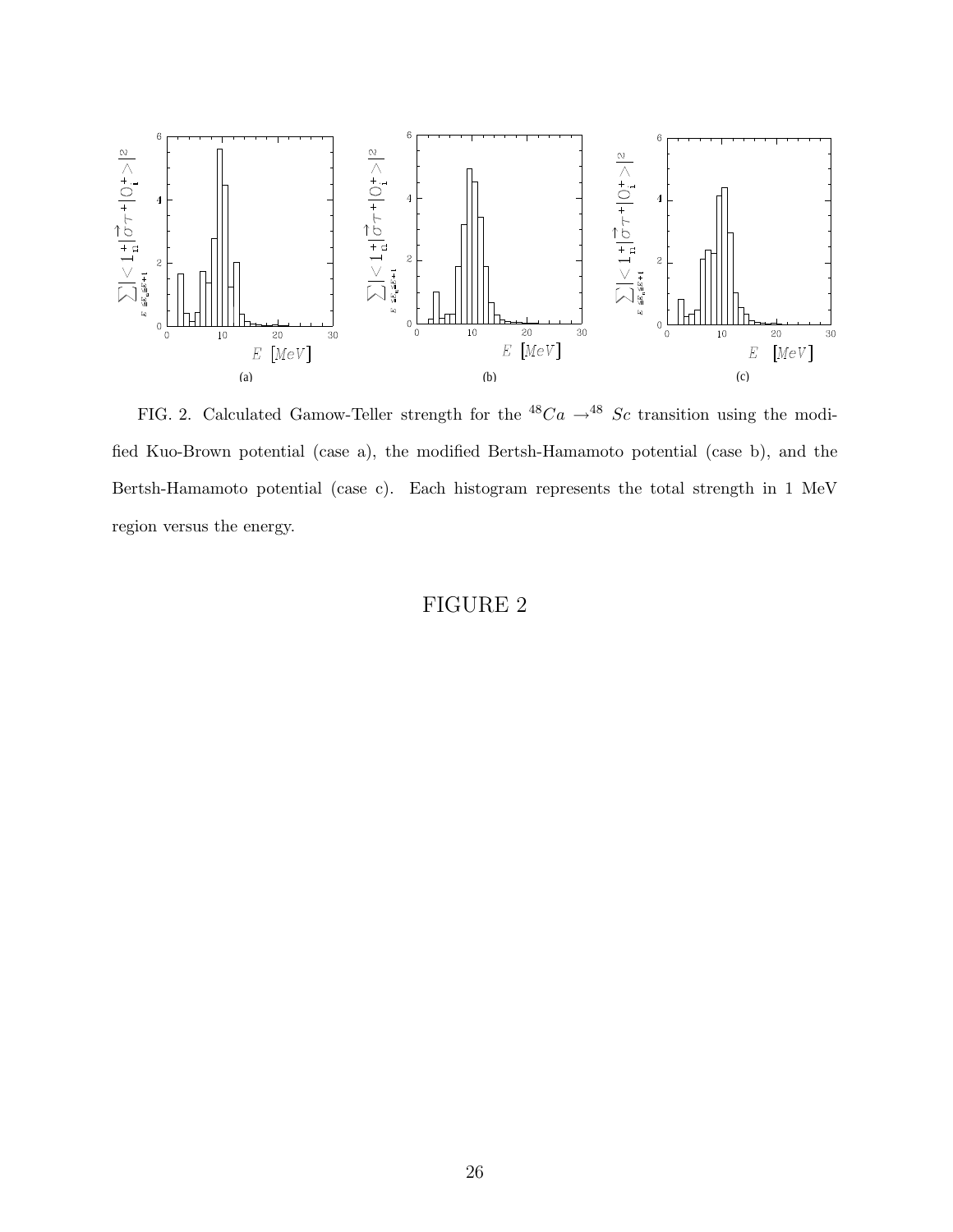<span id="page-26-0"></span>

FIG. 3. Calculated  $\beta^+$  strength for the <sup>48</sup>Ti  $\rightarrow$ <sup>48</sup> Sc transition using the modified Kuo-Brown potential (case a), the modified Bertsh-Hamamoto potential (case b), and the Bertsh-Hamamoto potential (case c). Each histogram represents the total strength in 1 MeV region versus the energy.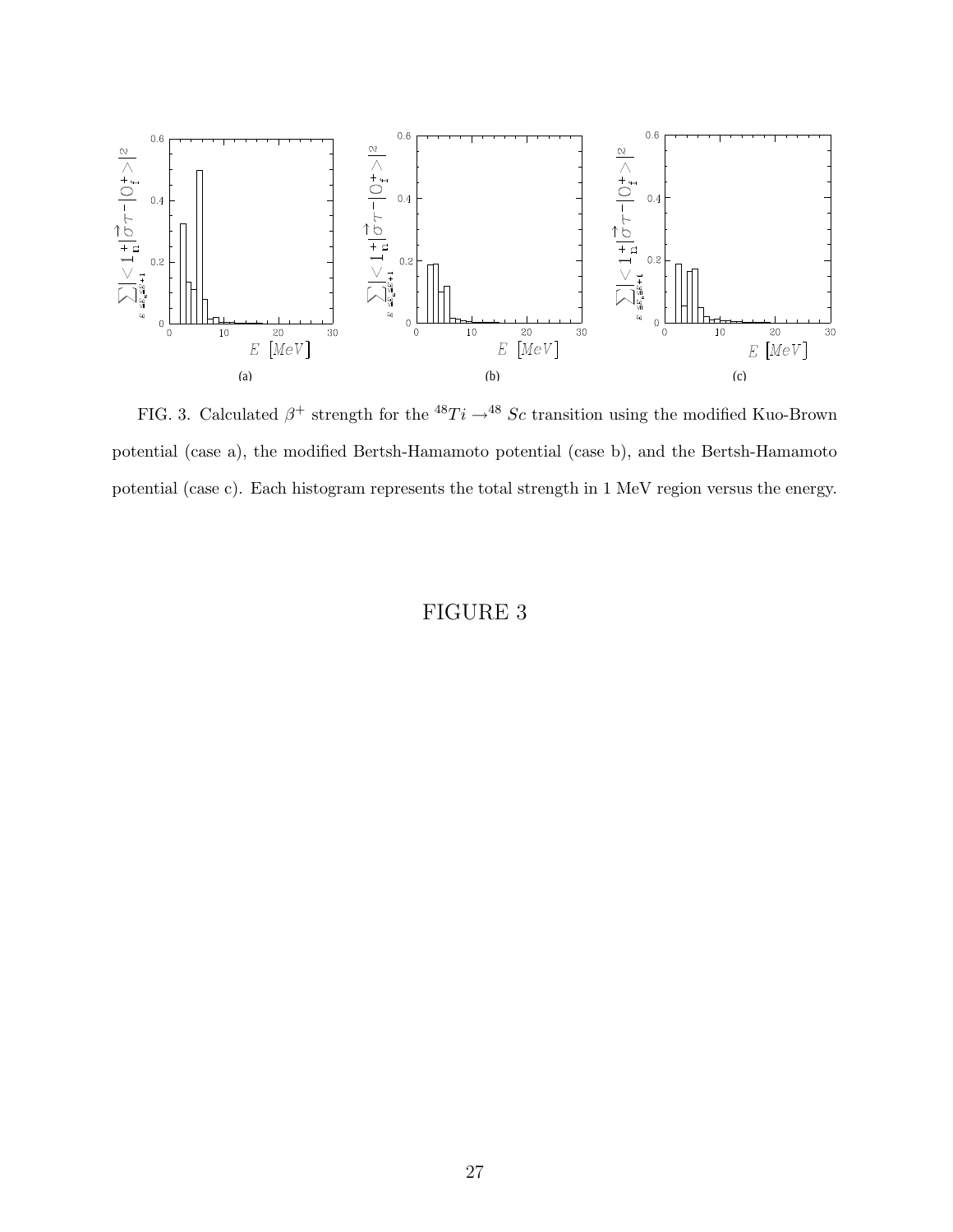<span id="page-27-0"></span>

FIG. 4. Double beta amplitude versus the spin-orbit potential. All curves correspond to the modified B-H potential, except the  $M_{GT}^{St}$  with squares which corresponds to the B-H potential.